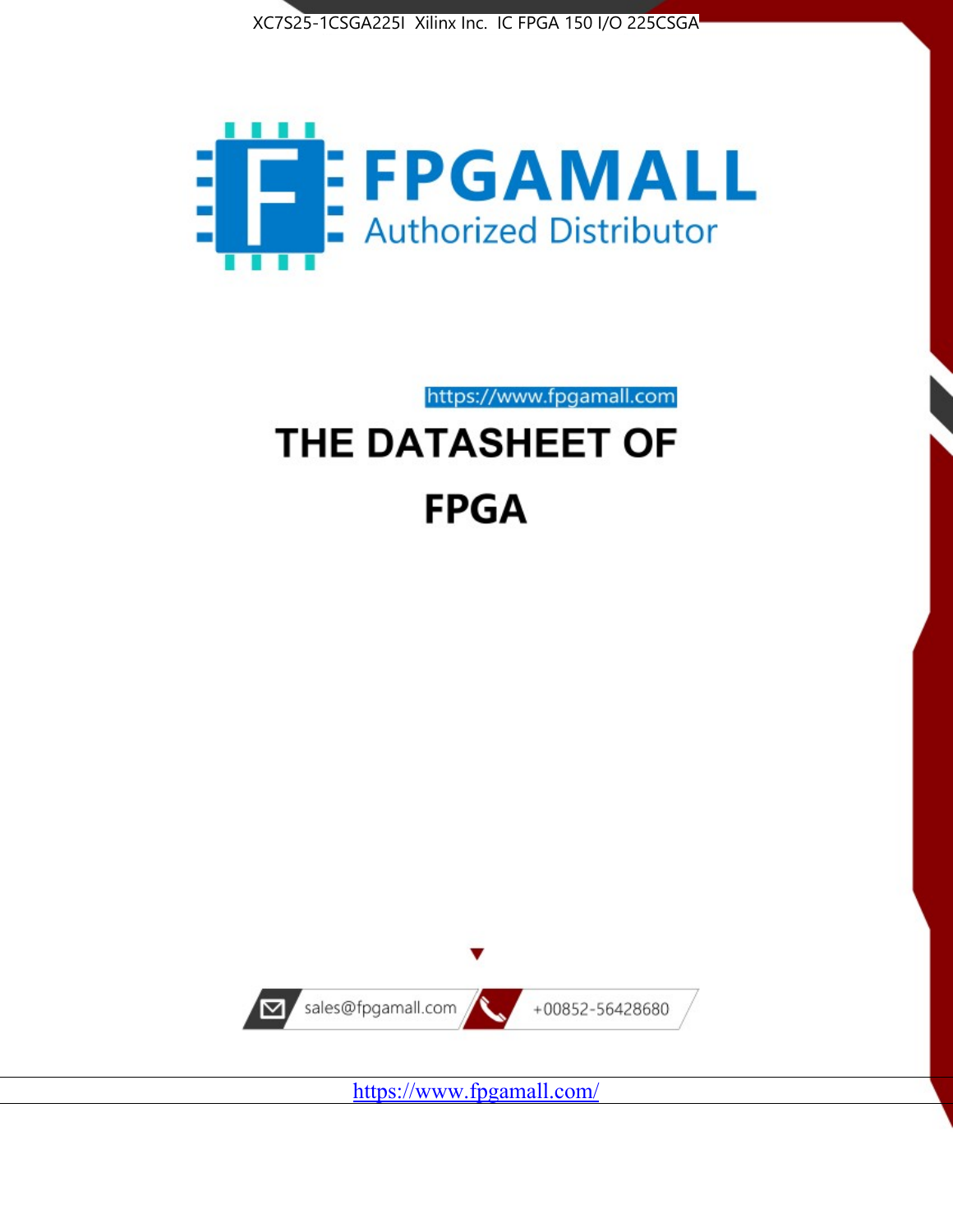# **EXALINX**

## **7 Series FPGAs Data Sheet: Overview**

DS180 (v2.6) February 27, 2018 **Product Specification**

### **General Description**

Xilinx® 7 series FPGAs comprise four FPGA families that address the complete range of system requirements, ranging from low cost, small form factor, cost-sensitive, high-volume applications to ultra high-end connectivity bandwidth, logic capacity, and signal processing capability for the most demanding high-performance applications. The 7 series FPGAs include:

- Spartan®-7 Family: Optimized for low cost, lowest power, and high I/O performance. Available in low-cost, very small form-factor packaging for smallest PCB footprint.
- Artix®-7 Family: Optimized for low power applications requiring serial transceivers and high DSP and logic throughput. Provides the lowest total bill of materials cost for high-throughput, cost-sensitive applications.
- Kintex®-7 Family: Optimized for best price-performance with a 2X improvement compared to previous generation, enabling a new class of FPGAs.
- Virtex®-7 Family: Optimized for highest system performance and capacity with a 2X improvement in system performance. Highest capability devices enabled by stacked silicon interconnect (SSI) technology

Built on a state-of-the-art, high-performance, low-power (HPL), 28 nm, high-k metal gate (HKMG) process technology, 7 series FPGAs enable an unparalleled increase in system performance with 2.9 Tb/s of I/O bandwidth, 2 million logic cell capacity, and 5.3 TMAC/s DSP, while consuming 50% less power than previous generation devices to offer a fully programmable alternative to ASSPs and ASICs.

### **Summary of 7 Series FPGA Features**

- Advanced high-performance FPGA logic based on real 6-input lookup table (LUT) technology configurable as distributed memory.
- 36 Kb dual-port block RAM with built-in FIFO logic for on-chip data buffering.
- High-performance SelectIO™ technology with support for DDR3 interfaces up to 1,866 Mb/s.
- High-speed serial connectivity with built-in multi-gigabit transceivers from 600 Mb/s to max. rates of 6.6 Gb/s up to 28.05 Gb/s, offering a special low-power mode, optimized for chip-to-chip interfaces.
- A user configurable analog interface (XADC), incorporating dual 12-bit 1MSPS analog-to-digital converters with on-chip thermal and supply sensors.
- DSP slices with 25 x 18 multiplier, 48-bit accumulator, and pre-adder for high-performance filtering, including optimized symmetric coefficient filtering.
- Powerful clock management tiles (CMT), combining phase-locked loop (PLL) and mixed-mode clock manager (MMCM) blocks for high precision and low jitter.
- Quickly deploy embedded processing with MicroBlaze™ processor.
- Integrated block for PCI Express® (PCIe), for up to x8 Gen3 Endpoint and Root Port designs.
- Wide variety of configuration options, including support for commodity memories, 256-bit AES encryption with HMAC/SHA-256 authentication, and built-in SEU detection and correction.
- Low-cost, wire-bond, bare-die flip-chip, and high signal integrity flipchip packaging offering easy migration between family members in the same package. All packages available in Pb-free and selected packages in Pb option.
- Designed for high performance and lowest power with 28 nm, HKMG, HPL process, 1.0V core voltage process technology and 0.9V core voltage option for even lower power.

| <b>Max. Capability</b>         | Spartan-7           | Artix-7                                    | Kintex-7                                              | Virtex-7                                |
|--------------------------------|---------------------|--------------------------------------------|-------------------------------------------------------|-----------------------------------------|
| Logic Cells                    | 102K                | 215K                                       | 478K                                                  | 1,955K                                  |
| Block RAM <sup>(1)</sup>       | 4.2 Mb              | 13 Mb                                      | 34 Mb                                                 | 68 Mb                                   |
| <b>DSP Slices</b>              | 160                 | 740                                        | 1,920                                                 | 3,600                                   |
| DSP Performance <sup>(2)</sup> | 176 GMAC/s          | 929 GMAC/s                                 | 2,845 GMAC/s                                          | 5,335 GMAC/s                            |
| MicroBlaze CPU <sup>(3)</sup>  | 260 DMIPs           | 303 DMIPs                                  | 438 DMIPs                                             | 441 DMIPs                               |
| Transceivers                   |                     | 16                                         | 32                                                    | 96                                      |
| <b>Transceiver Speed</b>       |                     | $6.6$ Gb/s                                 | $12.5$ Gb/s                                           | 28.05 Gb/s                              |
| Serial Bandwidth               |                     | $211$ Gb/s                                 | 800 Gb/s                                              | 2,784 Gb/s                              |
| PCIe Interface                 | -                   | x4 Gen2                                    | x8 Gen2                                               | x8 Gen3                                 |
| Memory Interface               | $800$ Mb/s          | 1.066 Mb/s                                 | 1.866 Mb/s                                            | 1.866 Mb/s                              |
| I/O Pins                       | 400                 | 500                                        | 500                                                   | 1,200                                   |
| I/O Voltage                    | $1.2V - 3.3V$       | $1.2V - 3.3V$                              | $1.2V - 3.3V$                                         | $1.2V - 3.3V$                           |
| Package Options                | Low-Cost, Wire-Bond | Low-Cost, Wire-Bond,<br>Bare-Die Flip-Chip | Bare-Die Flip-Chip and High-<br>Performance Flip-Chip | <b>Highest Performance</b><br>Flip-Chip |

#### *Table 1:* **7 Series Families Comparison**

#### **Notes:**

2. Peak DSP performance numbers are based on symmetrical filter implementation.<br>3. Peak MicroBlaze CPU performance numbers based on microcontroller preset.

Peak MicroBlaze CPU performance numbers based on microcontroller preset.

© Copyright 2010–2018 Xilinx, Inc., Xilinx, the Xilinx logo, Artix, ISE, Kintex, Spartan, Virtex, Vivado, Zynq, and other designated brands included herein are trademarks of Xilinx in the United States and other countries. PCI Express is a trademark of PCI-SIG and used under license. All other trademarks are the property of their respective owners.

<sup>1.</sup> Additional memory available in the form of distributed RAM.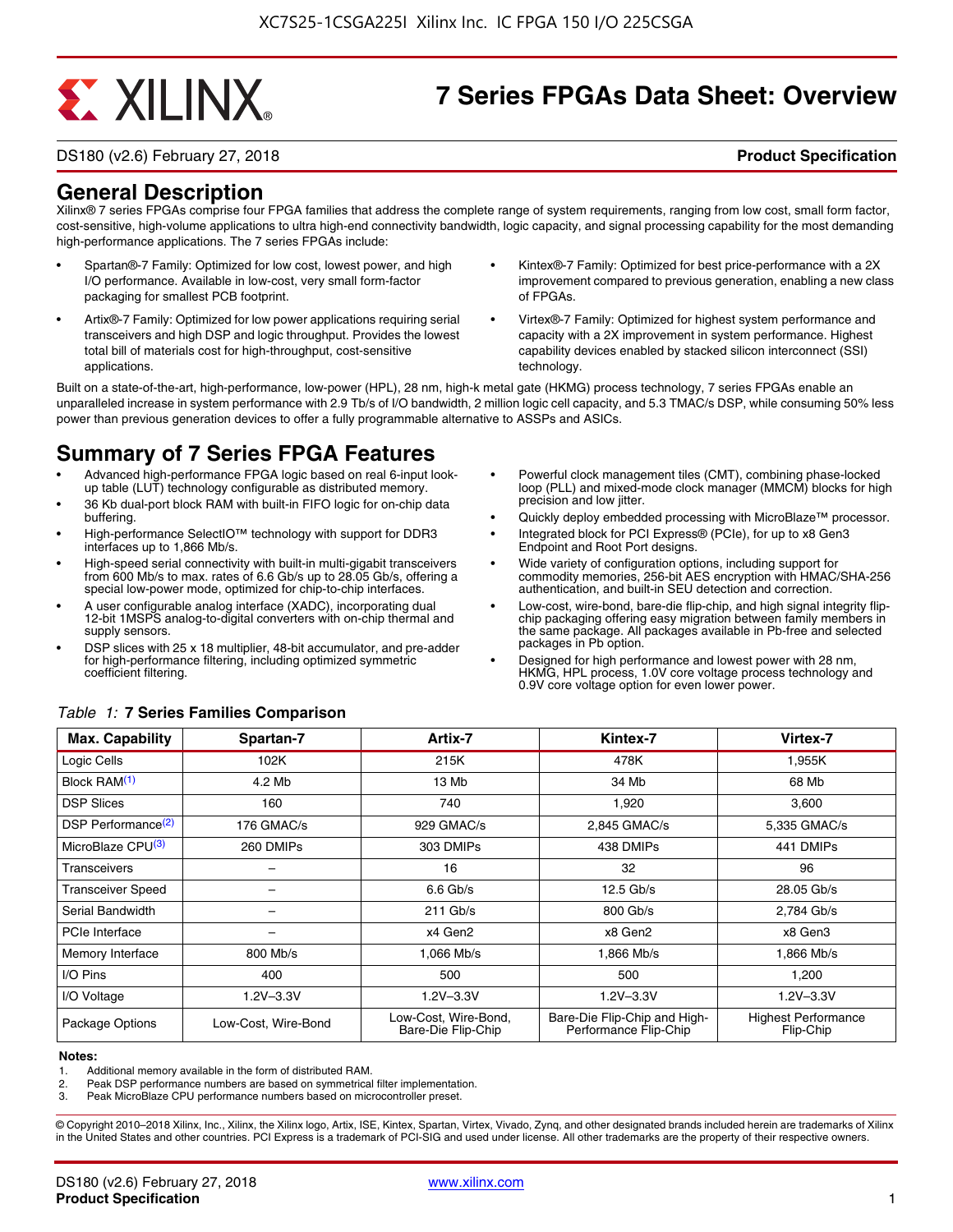### **Spartan-7 FPGA Feature Summary**

#### *Table 2:* **Spartan-7 FPGA Feature Summary by Device**

|               |                |                       | <b>CLB</b>                            |                                     |              | <b>Block RAM Blocks</b> <sup>(3)</sup> |                                                     |             |           |                              |                                   |                              |     |
|---------------|----------------|-----------------------|---------------------------------------|-------------------------------------|--------------|----------------------------------------|-----------------------------------------------------|-------------|-----------|------------------------------|-----------------------------------|------------------------------|-----|
| <b>Device</b> | Logic<br>Cells | Slices <sup>(1)</sup> | Max<br><b>Distributed</b><br>RAM (Kb) | <b>DSP</b><br>Slices <sup>(2)</sup> | <b>18 Kb</b> | 36 Kb                                  | CMTS <sup>(4)</sup><br>Max<br>(Kb)<br>5<br>180<br>2 | <b>PCle</b> | <b>GT</b> | <b>XADC</b><br><b>Blocks</b> | Total I/O<br>Banks <sup>(5)</sup> | <b>Max User</b><br><b>VO</b> |     |
| XC7S6         | 6,000          | 938                   | 70                                    | 10                                  | 10           |                                        |                                                     |             | $\Omega$  | 0                            | 0                                 | 2                            | 100 |
| <b>XC7S15</b> | 12,800         | 2,000                 | 150                                   | 20                                  | 20           | 10                                     | 360                                                 | 2           | $\Omega$  | $\mathbf 0$                  | 0                                 | 2                            | 100 |
| <b>XC7S25</b> | 23,360         | 3,650                 | 313                                   | 80                                  | 90           | 45                                     | 1,620                                               | 3           | 0         | 0                            |                                   | 3                            | 150 |
| <b>XC7S50</b> | 52,160         | 8,150                 | 600                                   | 120                                 | 150          | 75                                     | 2,700                                               | 5           | $\Omega$  | 0                            |                                   | 5                            | 250 |
| <b>XC7S75</b> | 76,800         | 12,000                | 832                                   | 140                                 | 180          | 90                                     | 3,240                                               | 8           | 0         | 0                            |                                   | 8                            | 400 |
| XC7S100       | 102,400        | 16.000                | 1,100                                 | 160                                 | 240          | 120                                    | 4,320                                               | 8           | 0         | 0                            |                                   | 8                            | 400 |

#### **Notes:**

1. Each 7 series FPGA slice contains four LUTs and eight flip-flops; only some slices can use their LUTs as distributed RAM or SRLs.<br>2. Each DSP slice contains a pre-adder. a 25 x 18 multiplier. an adder. and an accumulato

2. Each DSP slice contains a pre-adder, a 25 x 18 multiplier, an adder, and an accumulator. 3. Block RAMs are fundamentally 36 Kb in size; each block can also be used as two independent 18 Kb blocks.

4. Each CMT contains one MMCM and one PLL.

5. Does not include configuration Bank 0.

#### *Table 3:* **Spartan-7 FPGA Device-Package Combinations and Maximum I/Os**

| Package         | CPGA196    | <b>CSGA225</b> | <b>CSGA324</b> | FTGB196     | <b>FGGA484</b> | <b>FGGA676</b> |
|-----------------|------------|----------------|----------------|-------------|----------------|----------------|
| Size (mm)       | 8 x 8      | $13 \times 13$ | 15 x 15        | 15 x 15     | 23 x 23        | 27 x 27        |
| Ball Pitch (mm) | 0.5        | 0.8            | 0.8            | 1.0         | 1.0            | 1.0            |
| <b>Device</b>   | HR $l$ (1) | HR $UO(1)$     | HR $UO(1)$     | HR $l/O(1)$ | HR $I/O(1)$    | HR $l/O(1)$    |
| XC7S6           | 100        | 100            |                | 100         |                |                |
| <b>XC7S15</b>   | 100        | 100            |                | 100         |                |                |
| <b>XC7S25</b>   |            | 150            | 150            | 100         |                |                |
| <b>XC7S50</b>   |            |                | 210            | 100         | 250            |                |
| <b>XC7S75</b>   |            |                |                |             | 338            | 400            |
| <b>XC7S100</b>  |            |                |                |             | 338            | 400            |

#### **Notes:**

1. HR = High-range I/O with support for I/O voltage from 1.2V to 3.3V.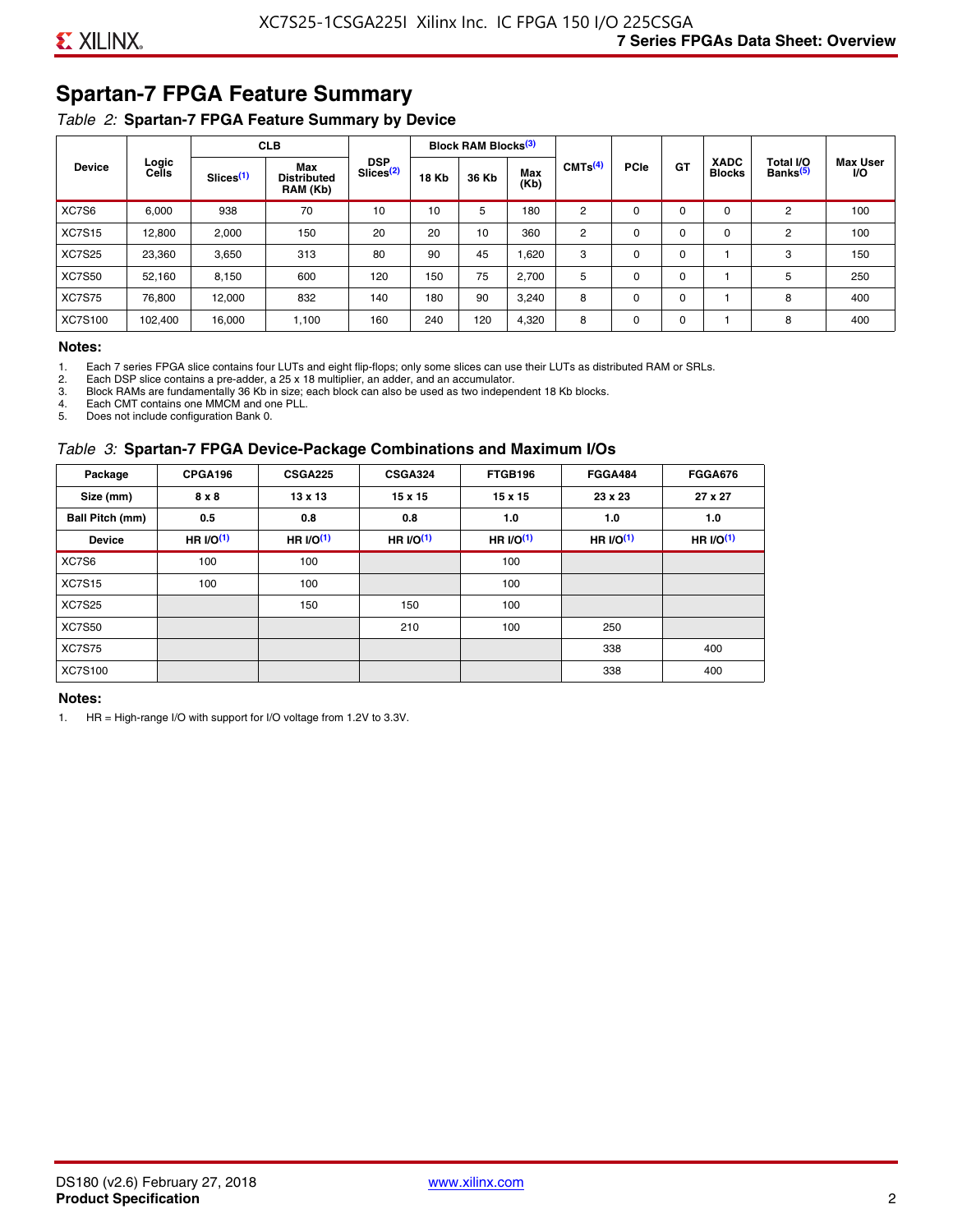### **Artix-7 FPGA Feature Summary**

#### *Table 4:* **Artix-7 FPGA Feature Summary by Device**

|                 |                |                       | <b>Configurable Logic Blocks</b><br>(CLBs) | <b>DSP48E1</b>        |              | Block RAM Blocks <sup>(3)</sup> |             |                     |                     |             | <b>XADC</b>   | Total I/O            | <b>Max User</b>    |
|-----------------|----------------|-----------------------|--------------------------------------------|-----------------------|--------------|---------------------------------|-------------|---------------------|---------------------|-------------|---------------|----------------------|--------------------|
| <b>Device</b>   | Logic<br>Cells | Slices <sup>(1)</sup> | Max<br><b>Distributed</b><br>RAM (Kb)      | Slices <sup>(2)</sup> | <b>18 Kb</b> | 36 Kb                           | Max<br>(Kb) | CMTS <sup>(4)</sup> | PCle <sup>(5)</sup> | <b>GTPs</b> | <b>Blocks</b> | Banks <sup>(6)</sup> | I/O <sub>(7)</sub> |
| XC7A12T         | 12,800         | 2,000                 | 171                                        | 40                    | 40           | 20                              | 720         | 3                   |                     | 2           |               | 3                    | 150                |
| XC7A15T         | 16,640         | 2,600                 | 200                                        | 45                    | 50           | 25                              | 900         | 5                   |                     | 4           |               | 5                    | 250                |
| XC7A25T         | 23,360         | 3,650                 | 313                                        | 80                    | 90           | 45                              | 1,620       | 3                   |                     | 4           |               | 3                    | 150                |
| XC7A35T         | 33,280         | 5,200                 | 400                                        | 90                    | 100          | 50                              | 1,800       | 5                   |                     | 4           |               | 5                    | 250                |
| XC7A50T         | 52,160         | 8,150                 | 600                                        | 120                   | 150          | 75                              | 2.700       | 5                   |                     | 4           |               | 5                    | 250                |
| XC7A75T         | 75,520         | 11,800                | 892                                        | 180                   | 210          | 105                             | 3,780       | 6                   |                     | 8           |               | 6                    | 300                |
| <b>XC7A100T</b> | 101.440        | 15,850                | 1.188                                      | 240                   | 270          | 135                             | 4,860       | 6                   |                     | 8           |               | 6                    | 300                |
| <b>XC7A200T</b> | 215,360        | 33,650                | 2,888                                      | 740                   | 730          | 365                             | 13,140      | 10                  |                     | 16          |               | 10                   | 500                |

**Notes:**  Each 7 series FPGA slice contains four LUTs and eight flip-flops; only some slices can use their LUTs as distributed RAM or SRLs.

2. Each DSP slice contains a pre-adder, a 25 x 18 multiplier, an adder, and an accumulator.

3. Block RAMs are fundamentally 36 Kb in size; each block can also be used as two independent 18 Kb blocks.

4. Each CMT contains one MMCM and one PLL.<br>5. Artix-7 FPGA Interface Blocks for PCI Express

5. Artix-7 FPGA Interface Blocks for PCI Express support up to x4 Gen 2.<br>6. Does not include configuration Bank 0.

6. Does not include configuration Bank 0.

This number does not include GTP transceivers.

#### *Table 5:* **Artix-7 FPGA Device-Package Combinations and Maximum I/Os**

| Package <sup>(1)</sup>    |            | <b>CPG236</b>     |                | <b>CPG238</b>  |            | <b>CSG324</b> |                | <b>CSG325</b>     |       | <b>FTG256</b>     |            | <b>SBG484</b>     |                | FGG484 <sup>(2)</sup> |                | FBG484 <sup>(2)</sup> |       | FGG676 <sup>(3)</sup> |            | FBG676 <sup>(3)</sup> |            | <b>FFG1156</b> |
|---------------------------|------------|-------------------|----------------|----------------|------------|---------------|----------------|-------------------|-------|-------------------|------------|-------------------|----------------|-----------------------|----------------|-----------------------|-------|-----------------------|------------|-----------------------|------------|----------------|
| Size (mm)                 |            | $10 \times 10$    |                | $10 \times 10$ |            | 15 x 15       |                | 15 x 15           |       | $17 \times 17$    |            | $19 \times 19$    |                | 23 x 23               |                | 23 x 23               |       | 27 x 27               |            | 27 x 27               |            | 35 x 35        |
| <b>Ball Pitch</b><br>(mm) |            | 0.5               |                | 0.5            |            | 0.8           | 0.8            |                   |       | 1.0               |            | 0.8               |                | 1.0                   |                | 1.0                   |       | 1.0                   |            | 1.0                   |            | 1.0            |
| <b>Device</b>             | <b>GTP</b> | <b>VO</b>         | <b>GTP</b>     | <b>VO</b>      | <b>GTP</b> | <b>VO</b>     | <b>GTP</b>     | <b>VO</b>         | G(TP) | VO.               | <b>GTP</b> | VO.               | G(TP)          | <b>VO</b>             | <b>GTP</b>     | <b>VO</b>             | G(TP) | <b>VO</b>             | <b>GTP</b> | <b>VO</b>             | <b>GTP</b> | <b>VO</b>      |
|                           | (4)        | HR <sup>(5)</sup> | (4)            | HR(5)          | (4)        | HP(5)         | (4)            | HR <sup>(5)</sup> |       | HR <sup>(5)</sup> |            | HR <sup>(5)</sup> |                | HR <sup>(5)</sup>     |                | HR <sup>(5)</sup>     |       | HR <sup>(5)</sup>     |            | HR <sup>(5)</sup>     |            | HR(5)          |
| XC7A12T                   |            |                   | $\overline{2}$ | 112            |            |               | $\overline{2}$ | 150               |       |                   |            |                   |                |                       |                |                       |       |                       |            |                       |            |                |
| XC7A15T                   | 2          | 106               |                |                | 0          | 210           | 4              | 150               | 0     | 170               |            |                   | $\overline{4}$ | 250                   |                |                       |       |                       |            |                       |            |                |
| XC7A25T                   |            |                   | 2              | 112            |            |               | 4              | 150               |       |                   |            |                   |                |                       |                |                       |       |                       |            |                       |            |                |
| XC7A35T                   | 2          | 106               |                |                | 0          | 210           | 4              | 150               | 0     | 170               |            |                   | 4              | 250                   |                |                       |       |                       |            |                       |            |                |
| XC7A50T                   | 2          | 106               |                |                | 0          | 210           | 4              | 150               | 0     | 170               |            |                   | 4              | 250                   |                |                       |       |                       |            |                       |            |                |
| XC7A75T                   |            |                   |                |                | 0          | 210           |                |                   | 0     | 170               |            |                   | 4              | 285                   |                |                       | 8     | 300                   |            |                       |            |                |
| <b>XC7A100T</b>           |            |                   |                |                | 0          | 210           |                |                   | 0     | 170               |            |                   | $\overline{4}$ | 285                   |                |                       | 8     | 300                   |            |                       |            |                |
| <b>XC7A200T</b>           |            |                   |                |                |            |               |                |                   |       |                   | 4          | 285               |                |                       | $\overline{4}$ | 285                   |       |                       | 8          | 400                   | 16         | 500            |

#### **Notes:**

1. All packages listed are Pb-free (SBG, FBG, FFG with exemption 15). Some packages are available in Pb option.

2. Devices in FGG484 and FBG484 are footprint compatible.

3. Devices in FGG676 and FBG676 are footprint compatible.

4. GTP transceivers in CP, CS, FT, and FG packages support data rates up to 6.25 Gb/s.<br>5. HR = High-range I/O with support for I/O voltage from 1.2V to 3.3V.

HR = High-range I/O with support for I/O voltage from 1.2V to 3.3V.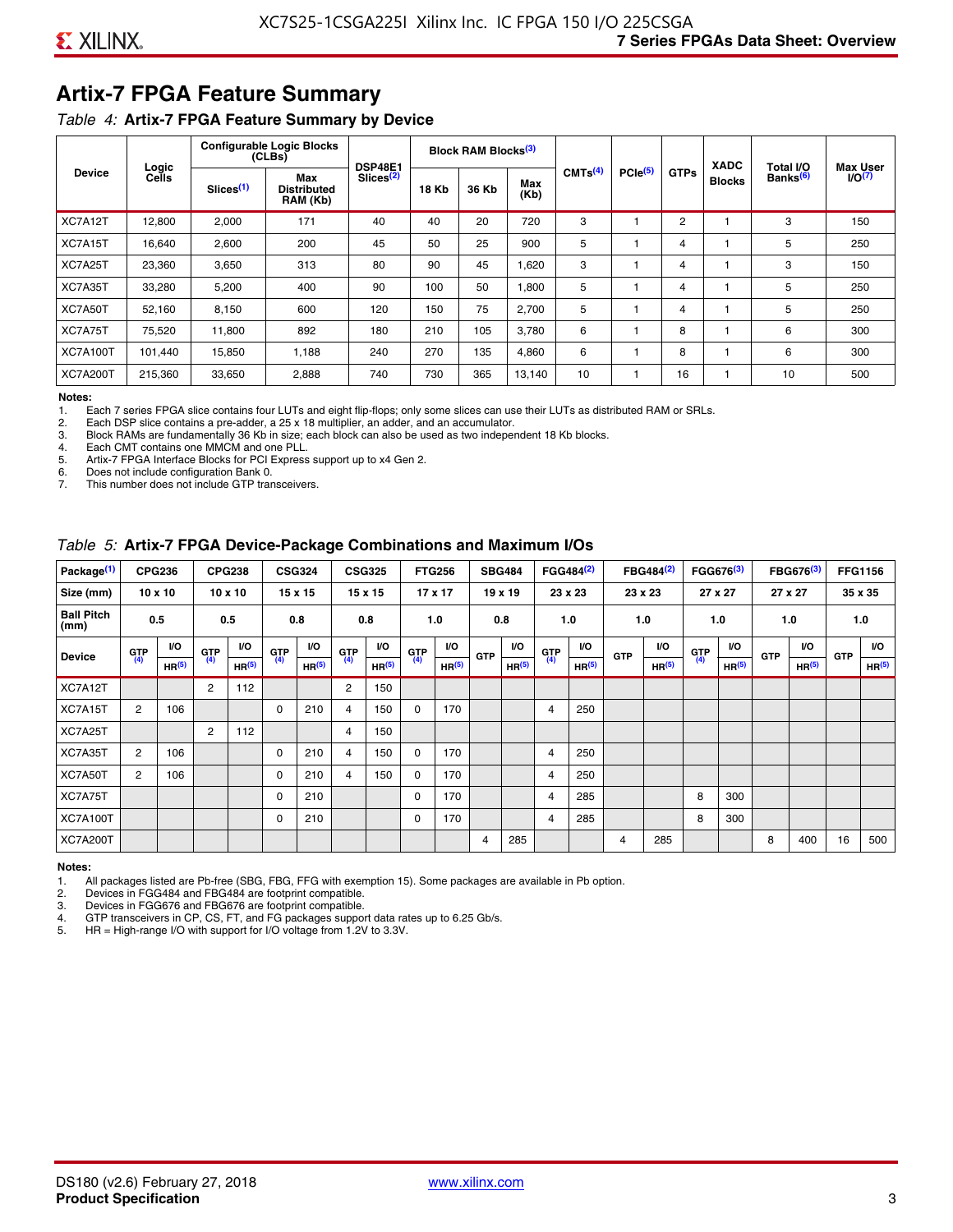### **Kintex-7 FPGA Feature Summary**

#### *Table 6:* **Kintex-7 FPGA Feature Summary by Device**

|                 |                |                       | <b>Configurable Logic</b><br><b>Blocks (CLBs)</b> | <b>DSP</b>            |              | <b>Block RAM Blocks</b> <sup>(3)</sup> |          |                     |              |             | <b>XADC</b>   | Total I/O            | Max                 |
|-----------------|----------------|-----------------------|---------------------------------------------------|-----------------------|--------------|----------------------------------------|----------|---------------------|--------------|-------------|---------------|----------------------|---------------------|
| <b>Device</b>   | Logic<br>Cells | Slices <sup>(1)</sup> | Max<br><b>Distributed</b><br>RAM (Kb)             | Slices <sup>(2)</sup> | <b>18 Kb</b> | 36 Kb                                  | Max (Kb) | CMTS <sup>(4)</sup> | $PCle^{(5)}$ | <b>GTXs</b> | <b>Blocks</b> | Banks <sup>(6)</sup> | User<br>$U$ O $(7)$ |
| XC7K70T         | 65,600         | 10,250                | 838                                               | 240                   | 270          | 135                                    | 4,860    | 6                   |              | 8           |               | 6                    | 300                 |
| <b>XC7K160T</b> | 162,240        | 25,350                | 2,188                                             | 600                   | 650          | 325                                    | 11,700   | 8                   |              | 8           |               | 8                    | 400                 |
| <b>XC7K325T</b> | 326.080        | 50.950                | 4,000                                             | 840                   | 890          | 445                                    | 16,020   | 10                  |              | 16          |               | 10                   | 500                 |
| <b>XC7K355T</b> | 356.160        | 55,650                | 5,088                                             | 1,440                 | 1.430        | 715                                    | 25,740   | 6                   |              | 24          |               | 6                    | 300                 |
| <b>XC7K410T</b> | 406,720        | 63,550                | 5,663                                             | 1,540                 | 1,590        | 795                                    | 28,620   | 10                  |              | 16          |               | 10                   | 500                 |
| <b>XC7K420T</b> | 416,960        | 65,150                | 5,938                                             | 1,680                 | 1,670        | 835                                    | 30,060   | 8                   |              | 32          |               | 8                    | 400                 |
| <b>XC7K480T</b> | 477.760        | 74,650                | 6,788                                             | 1,920                 | 1,910        | 955                                    | 34,380   | 8                   |              | 32          |               | 8                    | 400                 |

#### **Notes:**

1. Each 7 series FPGA slice contains four LUTs and eight flip-flops; only some slices can use their LUTs as distributed RAM or SRLs.<br>2. Each DSP slice contains a pre-adder, a 25 x 18 multiplier, an adder, and an accumulato

Each DSP slice contains a pre-adder, a 25 x 18 multiplier, an adder, and an accumulator.

3. Block RAMs are fundamentally 36 Kb in size; each block can also be used as two independent 18 Kb blocks.

4. Each CMT contains one MMCM and one PLL.

5. Kintex-7 FPGA Interface Blocks for PCI Express support up to x8 Gen 2.

6. Does not include configuration Bank 0.

7. This number does not include GTX transceivers.

#### *Table 7:* **Kintex-7 FPGA Device-Package Combinations and Maximum I/Os**

| Package <sup>(1)</sup>    |            | <b>FBG484</b>     |                   |            | FBG676 <sup>(2)</sup> |                   |            | FFG676 <sup>(2)</sup> |                   |            | FBG900 <sup>(3)</sup> |           |            | FFG900 <sup>(3)</sup> |                   |            | <b>FFG901</b>     |                   |            | <b>FFG1156</b>    |                   |
|---------------------------|------------|-------------------|-------------------|------------|-----------------------|-------------------|------------|-----------------------|-------------------|------------|-----------------------|-----------|------------|-----------------------|-------------------|------------|-------------------|-------------------|------------|-------------------|-------------------|
| Size (mm)                 |            | 23 x 23           |                   |            | 27 x 27               |                   |            | 27 x 27               |                   |            | 31 x 31               |           |            | 31 x 31               |                   |            | 31 x 31           |                   |            | 35 x 35           |                   |
| <b>Ball Pitch</b><br>(mm) |            | 1.0               |                   |            | 1.0<br><b>VO</b>      |                   |            | 1.0                   |                   |            | 1.0                   |           |            | 1.0                   |                   |            | 1.0               |                   |            | 1.0               |                   |
| <b>Device</b>             | <b>GTX</b> |                   | VO.               | <b>GTX</b> |                       |                   | <b>GTX</b> |                       | <b>VO</b>         | <b>GTX</b> |                       | <b>VO</b> | <b>GTX</b> | <b>VO</b>             |                   | <b>GTX</b> |                   | VO                | <b>GTX</b> | <b>VO</b>         |                   |
|                           | (4)        | HR <sup>(5)</sup> | HP <sup>(6)</sup> | (4)        | HR <sup>(5)</sup>     | HP <sup>(6)</sup> |            | HR <sup>(5)</sup>     | HP <sup>(6)</sup> | (4)        | HR <sup>(5)</sup>     | HP(6)     |            | HR <sup>(5)</sup>     | HP <sup>(6)</sup> |            | HR <sup>(5)</sup> | HP <sup>(6)</sup> |            | HR <sup>(5)</sup> | HP <sup>(6)</sup> |
| XC7K70T                   | 4          | 185               | 100               | 8          | 200                   | 100               |            |                       |                   |            |                       |           |            |                       |                   |            |                   |                   |            |                   |                   |
| <b>XC7K160T</b>           | 4          | 185               | 100               | 8          | 250                   | 150               | 8          | 250                   | 150               |            |                       |           |            |                       |                   |            |                   |                   |            |                   |                   |
| <b>XC7K325T</b>           |            |                   |                   | 8          | 250                   | 150               | 8          | 250                   | 150               | 16         | 350                   | 150       | 16         | 350                   | 150               |            |                   |                   |            |                   |                   |
| <b>XC7K355T</b>           |            |                   |                   |            |                       |                   |            |                       |                   |            |                       |           |            |                       |                   | 24         | 300               | 0                 |            |                   |                   |
| <b>XC7K410T</b>           |            |                   |                   | 8          | 250                   | 150               | 8          | 250                   | 150               | 16         | 350                   | 150       | 16         | 350                   | 150               |            |                   |                   |            |                   |                   |
| <b>XC7K420T</b>           |            |                   |                   |            |                       |                   |            |                       |                   |            |                       |           |            |                       |                   | 28         | 380               | $\Omega$          | 32         | 400               | $\Omega$          |
| <b>XC7K480T</b>           |            |                   |                   |            |                       |                   |            |                       |                   |            |                       |           |            |                       |                   | 28         | 380               | 0                 | 32         | 400               | $\Omega$          |

#### **Notes:**

1. All packages listed are Pb-free (FBG, FFG with exemption 15). Some packages are available in Pb option.

2. Devices in FBG676 and FFG676 are footprint compatible.

3. Devices in FBG900 and FFG900 are footprint compatible. 4. GTX transceivers in FB packages support the following maximum data rates: 10.3Gb/s in FBG484; 6.6Gb/s in FBG676 and FBG900. Refer to *Kintex-7 FPGAs Data Sheet: DC and AC Switching Characteristics* [\(DS182](https://www.xilinx.com/support/documentation/data_sheets/ds182_Kintex_7_Data_Sheet.pdf)) for details.

5. HR = High-range I/O with support for I/O voltage from 1.2V to 3.3V.

6. HP = High-performance I/O with support for I/O voltage from 1.2V to 1.8V.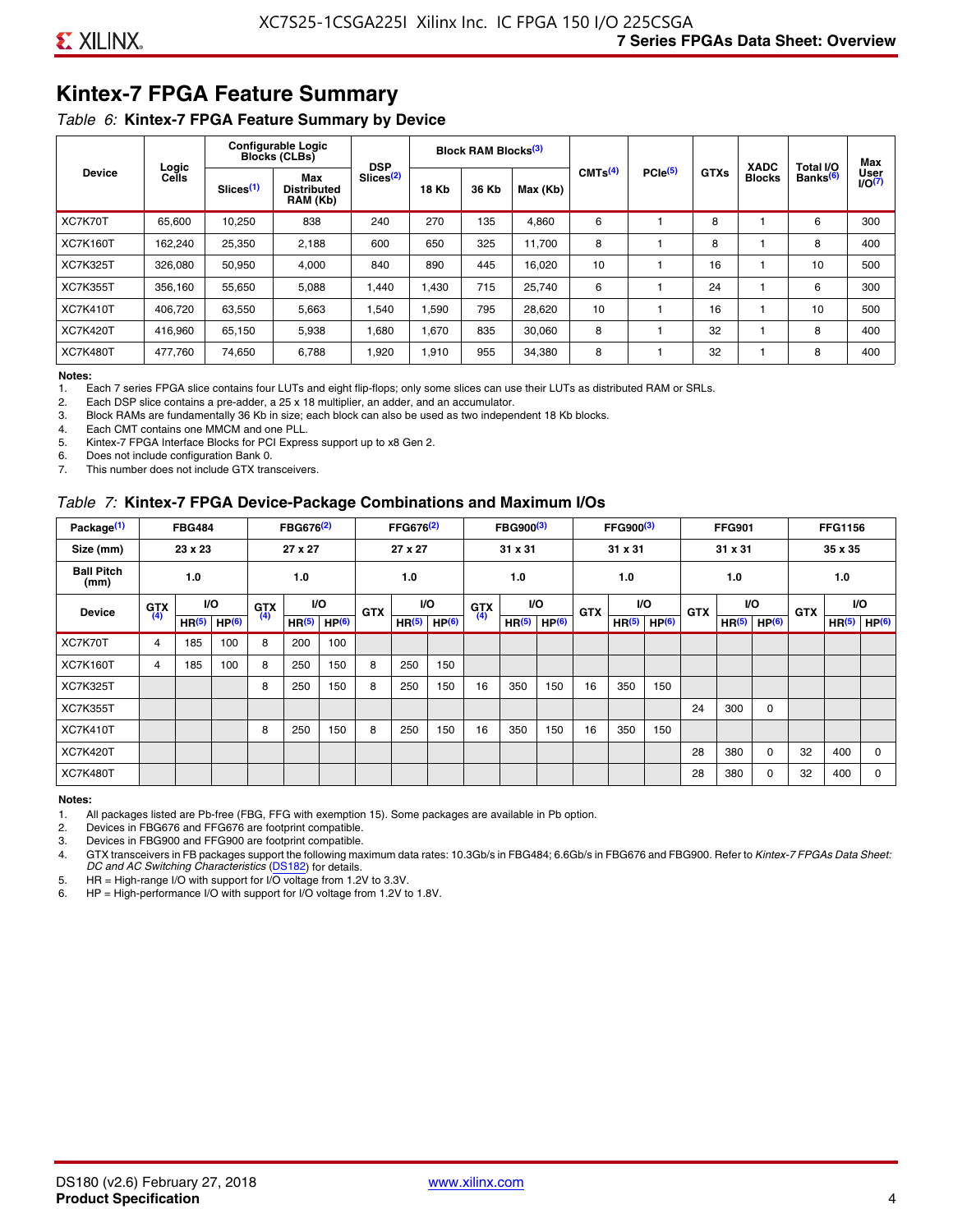### **Virtex-7 FPGA Feature Summary**

#### *Table 8:* **Virtex-7 FPGA Feature Summary**

|                       |                |                       | <b>Configurable Logic</b><br><b>Blocks (CLBs)</b> | <b>DSP</b>            |       | <b>Block RAM Blocks<sup>(4)</sup></b> |             | <b>CMTs</b> | <b>PCIe</b>    |            |            |          | <b>XADC</b>   | Total I/O            | Max                              |                     |
|-----------------------|----------------|-----------------------|---------------------------------------------------|-----------------------|-------|---------------------------------------|-------------|-------------|----------------|------------|------------|----------|---------------|----------------------|----------------------------------|---------------------|
| Device <sup>(1)</sup> | Logic<br>Cells | Slices <sup>(2)</sup> | Max<br><b>Distributed</b><br>RAM (Kb)             | Slices <sup>(3)</sup> | 18 Kb | 36 Kb                                 | Max<br>(Kb) | (5)         | (6)            | <b>GTX</b> | <b>GTH</b> | GTZ      | <b>Blocks</b> | Banks <sup>(7)</sup> | <b>User</b><br>IO <sup>(8)</sup> | SLRs <sup>(9)</sup> |
| <b>XC7V585T</b>       | 582.720        | 91,050                | 6,938                                             | .260                  | 1,590 | 795                                   | 28,620      | 18          | 3              | 36         | $\Omega$   | 0        |               | 17                   | 850                              | N/A                 |
| <b>XC7V2000T</b>      | 1,954,560      | 305,400               | 21,550                                            | 2,160                 | 2,584 | ,292                                  | 46,512      | 24          | 4              | 36         | $\Omega$   | $\Omega$ |               | 24                   | 1,200                            | 4                   |
| XC7VX330T             | 326,400        | 51,000                | 4,388                                             | 1,120                 | 1,500 | 750                                   | 27,000      | 14          | $\overline{2}$ | $\Omega$   | 28         | 0        |               | 14                   | 700                              | N/A                 |
| XC7VX415T             | 412.160        | 64.400                | 6,525                                             | 2,160                 | 1.760 | 880                                   | 31,680      | 12          | $\overline{2}$ | $\Omega$   | 48         | $\Omega$ |               | 12                   | 600                              | N/A                 |
| XC7VX485T             | 485,760        | 75,900                | 8,175                                             | 2,800                 | 2,060 | 1,030                                 | 37,080      | 14          | 4              | 56         | $\Omega$   | $\Omega$ |               | 14                   | 700                              | N/A                 |
| XC7VX550T             | 554,240        | 86,600                | 8,725                                             | 2,880                 | 2,360 | 1,180                                 | 42,480      | 20          | $\overline{2}$ | $\Omega$   | 80         | $\Omega$ |               | 16                   | 600                              | N/A                 |
| XC7VX690T             | 693,120        | 108,300               | 10,888                                            | 3,600                 | 2,940 | 1,470                                 | 52,920      | 20          | 3              | $\Omega$   | 80         | $\Omega$ |               | 20                   | 1,000                            | N/A                 |
| XC7VX980T             | 979,200        | 153,000               | 13,838                                            | 3,600                 | 3,000 | <b>.500</b>                           | 54,000      | 18          | 3              | $\Omega$   | 72         | $\Omega$ |               | 18                   | 900                              | N/A                 |
| <b>XC7VX1140T</b>     | 1,139,200      | 178.000               | 17.700                                            | 3,360                 | 3,760 | ,880                                  | 67,680      | 24          | 4              | $\Omega$   | 96         | $\Omega$ |               | 22                   | 1.100                            | 4                   |
| XC7VH580T             | 580,480        | 90,700                | 8,850                                             | <b>080.</b>           | 1,880 | 940                                   | 33,840      | 12          | 2              | $\Omega$   | 48         | 8        |               | 12                   | 600                              | $\overline{c}$      |
| XC7VH870T             | 876,160        | 136,900               | 13,275                                            | 2,520                 | 2,820 | 1,410                                 | 50,760      | 18          | 3              | $\Omega$   | 72         | 16       |               | 6                    | 300                              | 3                   |

#### **Notes:**

1. EasyPath™-7 FPGAs are also available to provide a fast, simple, and risk-free solution for cost reducing Virtex-7 T and Virtex-7 XT FPGA designs

2. Each 7 series FPGA slice contains four LUTs and eight flip-flops; only some slices can use their LUTs as distributed RAM or SRLs.

Each DSP slice contains a pre-adder, a 25 x 18 multiplier, an adder, and an accumulator.

4. Block RAMs are fundamentally 36 Kb in size; each block can also be used as two independent 18 Kb blocks.

5. Each CMT contains one MMCM and one PLL.

6. Virtex-7 T FPGA Interface Blocks for PCI Express support up to x8 Gen 2. Virtex-7 XT and Virtex-7 HT Interface Blocks for PCI Express support up to x8 Gen 3, with the exception of the XC7VX485T device, which supports x8 Gen 2.

7. Does not include configuration Bank 0.

8. This number does not include GTX, GTH, or GTZ transceivers.

9. Super logic regions (SLRs) are the constituent parts of FPGAs that use SSI technology. Virtex-7 HT devices use SSI technology to connect SLRs with 28.05 Gb/s transceivers.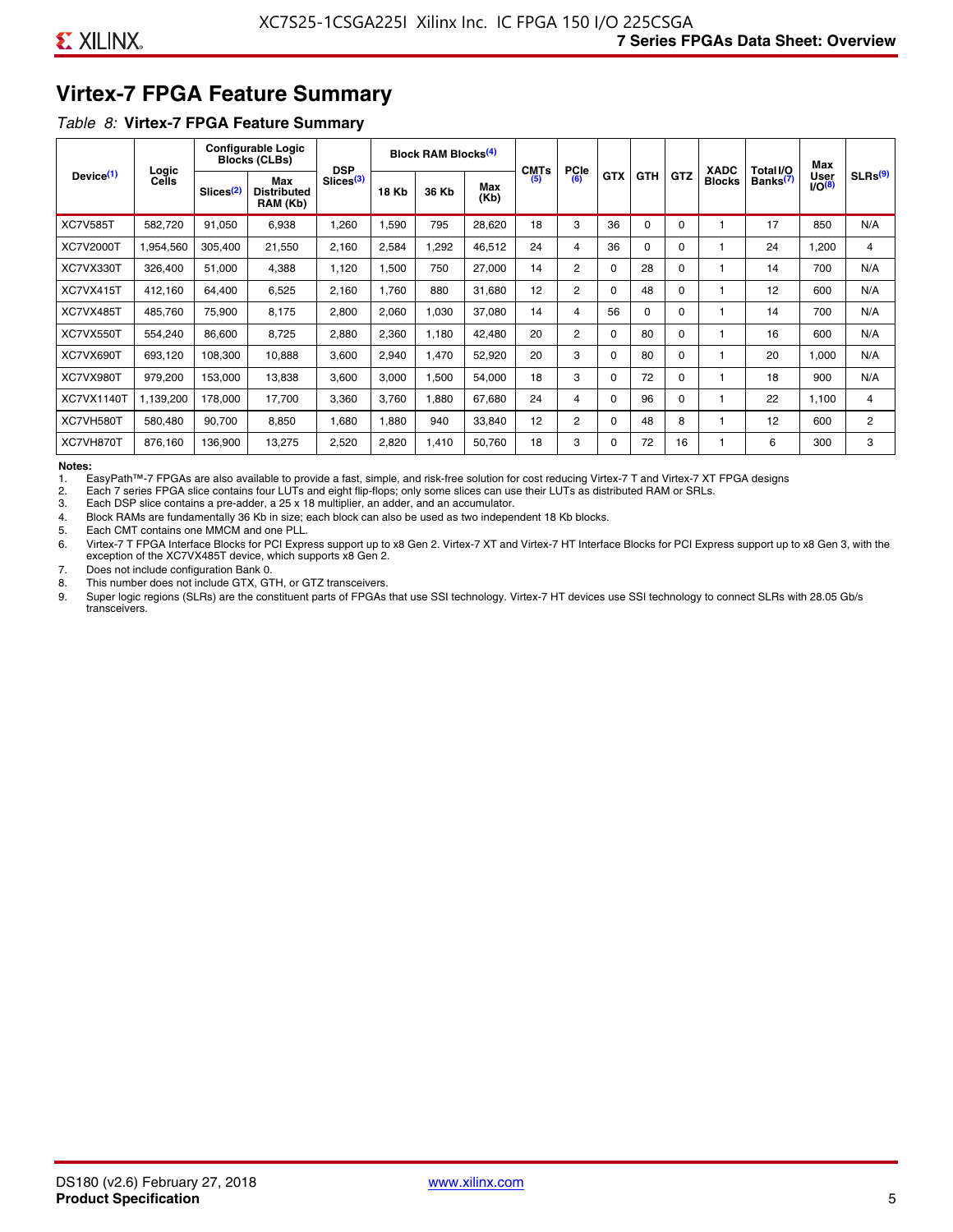#### *Table 9:* **Virtex-7 FPGA Device-Package Combinations and Maximum I/Os**

| Package <sup>(1)</sup> |            |             | <b>FFG1157</b>    |                   |            |            | FFG1761 <sup>(2)</sup> |                   |            |             | FHG1761 <sup>(2)</sup> |                   |            | <b>FLG1925</b>    |                   |
|------------------------|------------|-------------|-------------------|-------------------|------------|------------|------------------------|-------------------|------------|-------------|------------------------|-------------------|------------|-------------------|-------------------|
| Size (mm)              |            |             | 35 x 35           |                   |            |            | 42.5 x 42.5            |                   |            |             | 45 x 45                |                   |            | 45 x 45           |                   |
| <b>Ball Pitch</b>      |            |             | 1.0               |                   |            |            | 1.0                    |                   |            |             | 1.0                    |                   |            | 1.0               |                   |
| <b>Device</b>          | <b>GTX</b> | <b>GTH</b>  |                   | VO.               | <b>GTX</b> | <b>GTH</b> |                        | I/O               | <b>GTX</b> | <b>GTH</b>  |                        | VO.               | <b>GTX</b> |                   | VO.               |
|                        |            |             | HR <sup>(3)</sup> | HP <sup>(4)</sup> |            |            | HR <sup>(3)</sup>      | HP <sup>(4)</sup> |            |             | HR <sup>(3)</sup>      | HP <sup>(4)</sup> |            | HR <sup>(3)</sup> | HP <sup>(4)</sup> |
| <b>XC7V585T</b>        | 20         | $\mathbf 0$ | 0                 | 600               | 36         | 0          | 100                    | 750               |            |             |                        |                   |            |                   |                   |
| XC7V2000T              |            |             |                   |                   |            |            |                        |                   | 36         | $\mathbf 0$ | $\mathbf 0$            | 850               | 16         | 0                 | 1,200             |
| XC7VX330T              | $\Omega$   | 20          | $\Omega$          | 600               | $\Omega$   | 28         | 50                     | 650               |            |             |                        |                   |            |                   |                   |
| XC7VX415T              | $\Omega$   | 20          | $\Omega$          | 600               |            |            |                        |                   |            |             |                        |                   |            |                   |                   |
| XC7VX485T              | 20         | 0           | 0                 | 600               | 28         | 0          | 0                      | 700               |            |             |                        |                   |            |                   |                   |
| XC7VX550T              |            |             |                   |                   |            |            |                        |                   |            |             |                        |                   |            |                   |                   |
| XC7VX690T              | $\Omega$   | 20          | $\Omega$          | 600               | $\Omega$   | 36         | 0                      | 850               |            |             |                        |                   |            |                   |                   |
| XC7VX980T              |            |             |                   |                   |            |            |                        |                   |            |             |                        |                   |            |                   |                   |
| XC7VX1140T             |            |             |                   |                   |            |            |                        |                   |            |             |                        |                   |            |                   |                   |

#### **Notes:**

1. All packages listed are Pb-free (FFG, FHG, FLG with exemption 15). Some packages are available in Pb option.

2. Devices in FFG1761 and FHG1761 are footprint compatible.<br>3. HR = High-range I/O with support for I/O voltage from 1.2V to

HR = High-range I/O with support for I/O voltage from 1.2V to 3.3V.

4. HP = High-performance I/O with support for I/O voltage from 1.2V to 1.8V.

#### *Table 10:* **Virtex-7 FPGA Device-Package Combinations and Maximum I/Os - Continued**

| Package <sup>(1)</sup> |          | <b>FFG1158</b> |                  |            | FFG1926 <sup>(2)</sup> |                  |            | FLG1926 <sup>(2)</sup> |                  |    | <b>FFG1927</b> |                  |            | FFG1928 <sup>(3)</sup> |                  |            | FLG1928 <sup>(3)</sup> |                  |            | FFG1930 <sup>(4)</sup> |           |            | FLG1930 <sup>(4)</sup> |                  |
|------------------------|----------|----------------|------------------|------------|------------------------|------------------|------------|------------------------|------------------|----|----------------|------------------|------------|------------------------|------------------|------------|------------------------|------------------|------------|------------------------|-----------|------------|------------------------|------------------|
| Size (mm)              |          | 35 x 35        |                  |            | 45 x 45                |                  |            | 45 x 45                |                  |    | 45 x 45        |                  |            | 45 x 45                |                  |            | 45 x 45                |                  |            | 45 x 45                |           |            | 45 x 45                |                  |
| <b>Ball Pitch</b>      |          | 1.0            |                  |            | 1.0                    |                  |            | 1.0                    |                  |    | 1.0            |                  |            | 1.0                    |                  |            | 1.0                    |                  |            | 1.0                    |           |            | 1.0                    |                  |
|                        |          |                | <b>VO</b>        |            |                        | <b>VO</b>        |            |                        | VO.              |    |                | <b>VO</b>        |            |                        | <b>VO</b>        |            |                        | <b>VO</b>        |            |                        | <b>VO</b> |            |                        | <b>VO</b>        |
| <b>Device</b>          |          | <b>GTX GTH</b> | <b>HP</b><br>(5) | <b>GTX</b> | <b>GTH</b>             | <b>HP</b><br>(5) | <b>GTX</b> | <b>GTH</b>             | <b>HP</b><br>(5) |    | <b>GTX GTH</b> | <b>HP</b><br>(5) | <b>GTX</b> | <b>GTH</b>             | <b>HP</b><br>(5) | <b>GTX</b> | <b>GTH</b>             | <b>HP</b><br>(5) | <b>GTX</b> | GTH                    | HP<br>(5) | <b>GTX</b> | GTH                    | <b>HP</b><br>(5) |
| <b>XC7V585T</b>        |          |                |                  |            |                        |                  |            |                        |                  |    |                |                  |            |                        |                  |            |                        |                  |            |                        |           |            |                        |                  |
| <b>XC7V2000T</b>       |          |                |                  |            |                        |                  |            |                        |                  |    |                |                  |            |                        |                  |            |                        |                  |            |                        |           |            |                        |                  |
| XC7VX330T              |          |                |                  |            |                        |                  |            |                        |                  |    |                |                  |            |                        |                  |            |                        |                  |            |                        |           |            |                        |                  |
| XC7VX415T              | $\Omega$ | 48             | 350              |            |                        |                  |            |                        |                  | 0  | 48             | 600              |            |                        |                  |            |                        |                  |            |                        |           |            |                        |                  |
| XC7VX485T              | 48       | $\Omega$       | 350              |            |                        |                  |            |                        |                  | 56 | 0              | 600              |            |                        |                  |            |                        |                  | 24         | $\Omega$               | 700       |            |                        |                  |
| XC7VX550T              | $\Omega$ | 48             | 350              |            |                        |                  |            |                        |                  | 0  | 80             | 600              |            |                        |                  |            |                        |                  |            |                        |           |            |                        |                  |
| XC7VX690T              | $\Omega$ | 48             | 350              | $\Omega$   | 64                     | 720              |            |                        |                  | 0  | 80             | 600              |            |                        |                  |            |                        |                  | 0          | 24                     | 1,000     |            |                        |                  |
| XC7VX980T              |          |                |                  | $\Omega$   | 64                     | 720              |            |                        |                  |    |                |                  | $\Omega$   | 72                     | 480              |            |                        |                  | 0          | 24                     | 900       |            |                        |                  |
| <b>XC7VX1140T</b>      |          |                |                  |            |                        |                  | $\Omega$   | 64                     | 720              |    |                |                  |            |                        |                  | $\Omega$   | 96                     | 480              |            |                        |           | $\Omega$   | 24                     | 1,100            |

**Notes:** 

1. All packages listed are Pb-free (FFG, FLG with exemption 15). Some packages are available in Pb option.<br>2. Devices in FFG1926 and FLG1926 are footprint compatible.

2. Devices in FFG1926 and FLG1926 are footprint compatible.

3. Devices in FFG1928 and FLG1928 are footprint compatible.

4. Devices in FFG1930 and FLG1930 are footprint compatible.<br>5. HP = High-performance I/O with support for I/O voltage from HP = High-performance I/O with support for I/O voltage from 1.2V to 1.8V.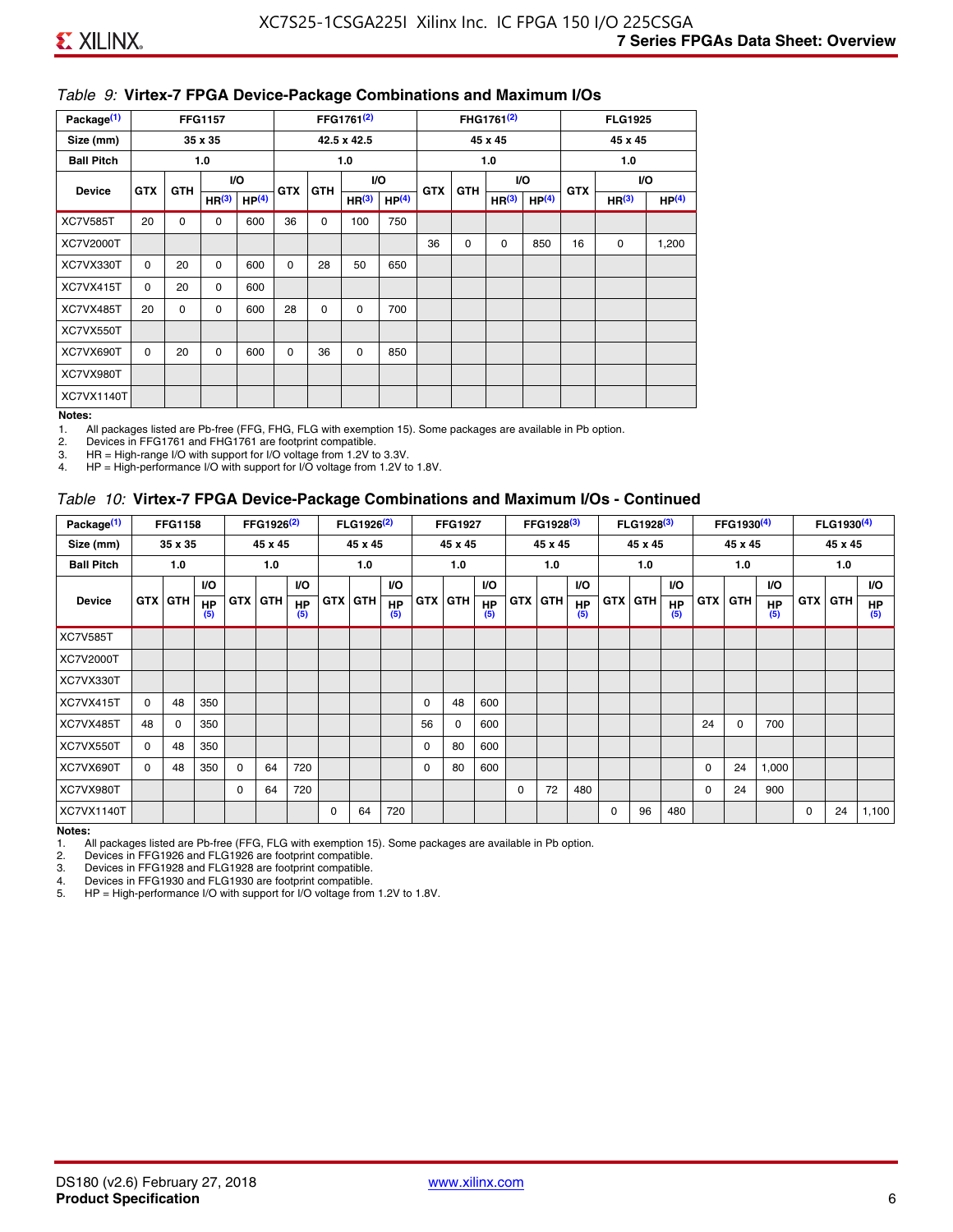#### *Table 11:* **Virtex-7 HT FPGA Device-Package Combinations and Maximum I/Os**

| Package <sup>(1)</sup> |            | <b>FLG1155</b> |       |            | <b>FLG1931</b> |                   |            | <b>FLG1932</b> |                   |
|------------------------|------------|----------------|-------|------------|----------------|-------------------|------------|----------------|-------------------|
| Size (mm)              |            | 35 x 35        |       |            | 45 x 45        |                   |            | 45 x 45        |                   |
| <b>Ball Pitch</b>      |            | 1.0            |       |            | 1.0            |                   |            | 1.0            |                   |
|                        |            | <b>GTZ</b>     | VO.   |            |                | <b>VO</b>         |            |                | VO.               |
| <b>Device</b>          | <b>GTH</b> |                | HP(2) | <b>GTH</b> | <b>GTZ</b>     | HP <sup>(2)</sup> | <b>GTH</b> | <b>GTZ</b>     | HP <sup>(2)</sup> |
| XC7VH580T              | 24         | 8              | 400   | 48         | 8              | 600               |            |                |                   |
| XC7VH870T              |            |                |       |            |                |                   | 72         | 16             | 300               |

#### **Notes:**

1. All packages listed are Pb-free with exemption 15. Some packages are available in Pb option.

2. HP = High-performance I/O with support for I/O voltage from 1.2V to 1.8V.

### **Stacked Silicon Interconnect (SSI) Technology**

There are many challenges associated with creating high capacity FPGAs that Xilinx addresses with the SSI technology. SSI technology enables multiple super logic regions (SLRs) to be combined on a passive interposer layer, using proven manufacturing and assembly techniques from industry leaders, to create a single FPGA with more than ten thousand inter-SLR connections, providing ultra-high bandwidth connectivity with low latency and low power consumption. There are two types of SLRs used in Virtex-7 FPGAs: a logic intensive SLR used in the Virtex-7 T devices and a DSP/block RAM/transceiver-rich SLR used in the Virtex-7 XT and HT devices. SSI technology enables the production of higher capability FPGAs than traditional manufacturing methods, enabling the highest capacity and highest performance FPGAs ever created to reach production more quickly and with less risk than would otherwise be possible. Thousands of super long line (SLL) routing resources and ultra-high performance clock lines that cross between the SLRs ensure that designs span seamlessly across these high-density programmable logic devices.

### **CLBs, Slices, and LUTs**

Some key features of the CLB architecture include:

- Real 6-input look-up tables (LUTs)
- Memory capability within the LUT
- Register and shift register functionality

The LUTs in 7 series FPGAs can be configured as either one 6-input LUT (64-bit ROMs) with one output, or as two 5-input LUTs (32-bit ROMs) with separate outputs but common addresses or logic inputs. Each LUT output can optionally be registered in a flip-flop. Four such LUTs and their eight flip-flops as well as multiplexers and arithmetic carry logic form a slice, and two slices form a configurable logic block (CLB). Four of the eight flip-flops per slice (one per LUT) can optionally be configured as latches.

Between 25–50% of all slices can also use their LUTs as distributed 64-bit RAM or as 32-bit shift registers (SRL32) or as two SRL16s. Modern synthesis tools take advantage of these highly efficient logic, arithmetic, and memory features.

### **Clock Management**

Some of the key highlights of the clock management architecture include:

- High-speed buffers and routing for low-skew clock distribution
- Frequency synthesis and phase shifting
- Low-jitter clock generation and jitter filtering

Each 7 series FPGA has up to 24 clock management tiles (CMTs), each consisting of one mixed-mode clock manager (MMCM) and one phase-locked loop (PLL).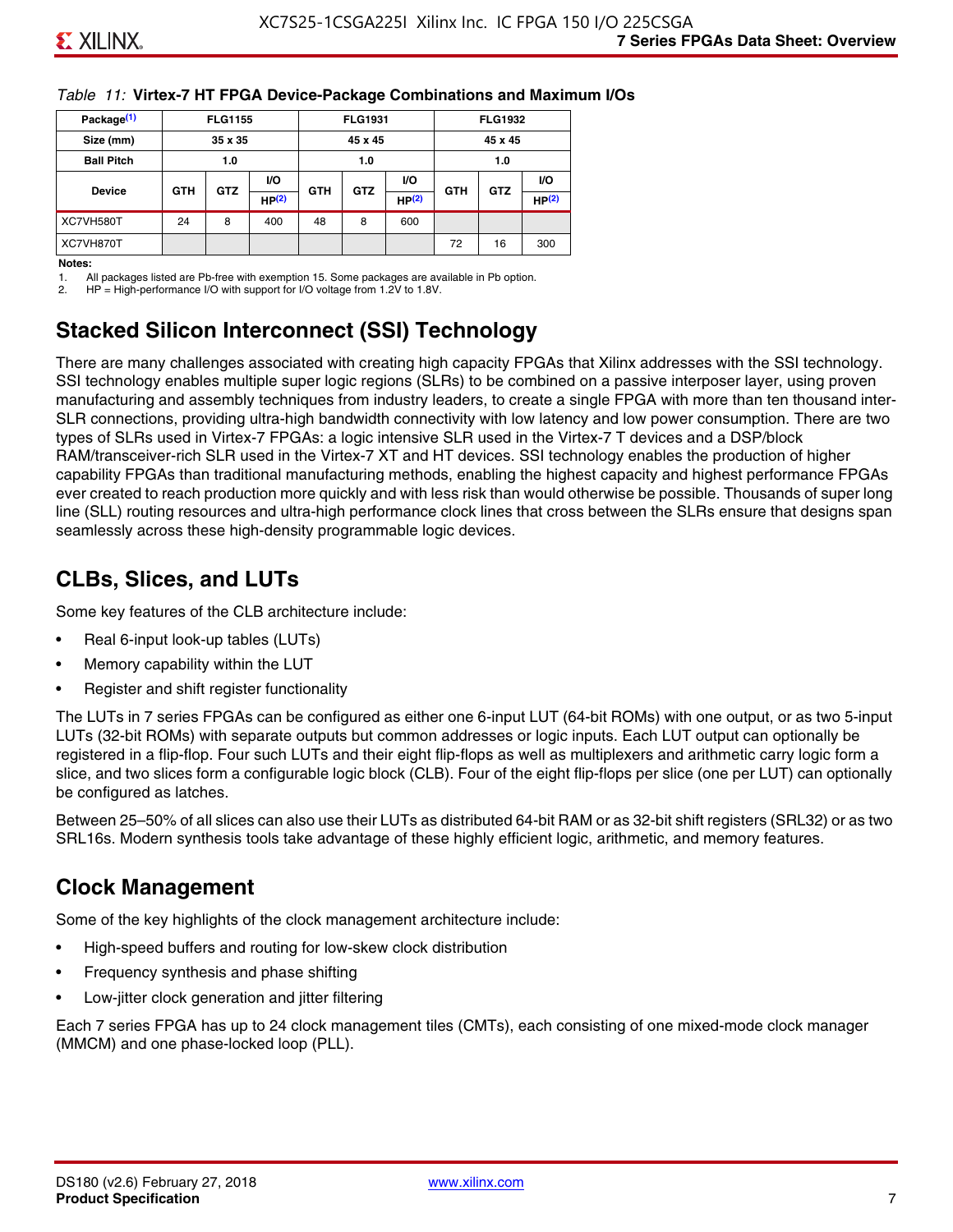### **Mixed-Mode Clock Manager and Phase-Locked Loop**

The MMCM and PLL share many characteristics. Both can serve as a frequency synthesizer for a wide range of frequencies and as a jitter filter for incoming clocks. At the center of both components is a voltage-controlled oscillator (VCO), which speeds up and slows down depending on the input voltage it receives from the phase frequency detector (PFD).

There are three sets of programmable frequency dividers: D, M, and O. The pre-divider D (programmable by configuration and afterwards via DRP) reduces the input frequency and feeds one input of the traditional PLL phase/frequency comparator. The feedback divider M (programmable by configuration and afterwards via DRP) acts as a multiplier because it divides the VCO output frequency before feeding the other input of the phase comparator. D and M must be chosen appropriately to keep the VCO within its specified frequency range. The VCO has eight equally-spaced output phases  $(0^\circ, 45^\circ, 90^\circ, 135^\circ, 180^\circ, 225^\circ, 270^\circ,$  and  $315^\circ$ ). Each can be selected to drive one of the output dividers (six for the PLL, O0 to O5, and seven for the MMCM, O0 to O6), each programmable by configuration to divide by any integer from 1 to 128.

The MMCM and PLL have three input-jitter filter options: low bandwidth, high bandwidth, or optimized mode. Low-bandwidth mode has the best jitter attenuation but not the smallest phase offset. High-bandwidth mode has the best phase offset, but not the best jitter attenuation. Optimized mode allows the tools to find the best setting.

### **MMCM Additional Programmable Features**

The MMCM can have a fractional counter in either the feedback path (acting as a multiplier) or in one output path. Fractional counters allow non-integer increments of  $1/8$  and can thus increase frequency synthesis capabilities by a factor of 8.

The MMCM can also provide fixed or dynamic phase shift in small increments that depend on the VCO frequency. At 1600 MHz, the phase-shift timing increment is 11.2 ps.

### **Clock Distribution**

Each 7 series FPGA provides six different types of clock lines (BUFG, BUFR, BUFIO, BUFH, BUFMR, and the highperformance clock) to address the different clocking requirements of high fanout, short propagation delay, and extremely low skew.

#### **Global Clock Lines**

In each 7 series FPGA (except XC7S6 and XC7S15), 32 global clock lines have the highest fanout and can reach every flipflop clock, clock enable, and set/reset, as well as many logic inputs. There are 12 global clock lines within any clock region driven by the horizontal clock buffers (BUFH). Each BUFH can be independently enabled/disabled, allowing for clocks to be turned off within a region, thereby offering fine-grain control over which clock regions consume power. Global clock lines can be driven by global clock buffers, which can also perform glitchless clock multiplexing and clock enable functions. Global clocks are often driven from the CMT, which can completely eliminate the basic clock distribution delay.

#### **Regional Clocks**

Regional clocks can drive all clock destinations in their region. A region is defined as an area that is 50 I/O and 50 CLB high and half the chip wide. 7 series FPGAs have between two and twenty-four regions. There are four regional clock tracks in every region. Each regional clock buffer can be driven from any of four clock-capable input pins, and its frequency can optionally be divided by any integer from 1 to 8.

#### **I/O Clocks**

I/O clocks are especially fast and serve only I/O logic and serializer/deserializer (SerDes) circuits, as described in the I/O Logic section. The 7 series devices have a direct connection from the MMCM to the I/O for low-jitter, high-performance interfaces.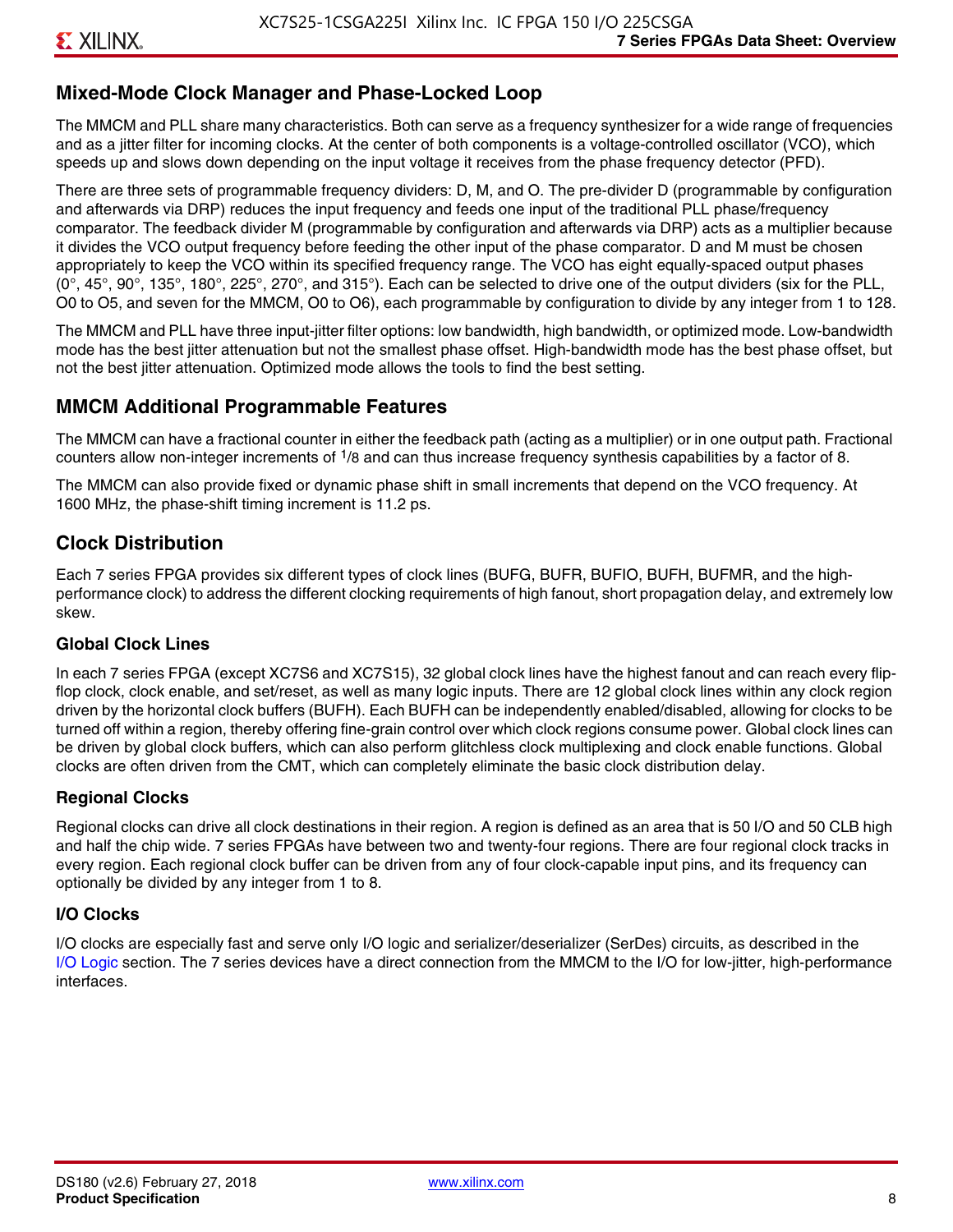### **Block RAM**

Some of the key features of the block RAM include:

- Dual-port 36 Kb block RAM with port widths of up to 72
- Programmable FIFO logic
- Built-in optional error correction circuitry

Every 7 series FPGA has between 5 and 1,880 dual-port block RAMs, each storing 36 Kb. Each block RAM has two completely independent ports that share nothing but the stored data.

### **Synchronous Operation**

Each memory access, read or write, is controlled by the clock. All inputs, data, address, clock enables, and write enables are registered. Nothing happens without a clock. The input address is always clocked, retaining data until the next operation. An optional output data pipeline register allows higher clock rates at the cost of an extra cycle of latency.

During a write operation, the data output can reflect either the previously stored data, the newly written data, or can remain unchanged.

#### **Programmable Data Width**

Each port can be configured as 32K  $\times$  1, 16K  $\times$  2, 8K  $\times$  4, 4K  $\times$  9 (or 8), 2K  $\times$  18 (or 16), 1K  $\times$  36 (or 32), or 512  $\times$  72 (or 64). The two ports can have different aspect ratios without any constraints.

Each block RAM can be divided into two completely independent 18 Kb block RAMs that can each be configured to any aspect ratio from 16K  $\times$  1 to 512  $\times$  36. Everything described previously for the full 36 Kb block RAM also applies to each of the smaller 18 Kb block RAMs.

Only in simple dual-port (SDP) mode can data widths of greater than 18 bits (18 Kb RAM) or 36 bits (36 Kb RAM) be accessed. In this mode, one port is dedicated to read operation, the other to write operation. In SDP mode, one side (read or write) can be variable, while the other is fixed to 32/36 or 64/72.

Both sides of the dual-port 36 Kb RAM can be of variable width.

Two adjacent 36 Kb block RAMs can be configured as one cascaded 64K × 1 dual-port RAM without any additional logic.

#### **Error Detection and Correction**

Each 64-bit-wide block RAM can generate, store, and utilize eight additional Hamming code bits and perform single-bit error correction and double-bit error detection (ECC) during the read process. The ECC logic can also be used when writing to or reading from external 64- to 72-bit-wide memories.

#### **FIFO Controller**

The built-in FIFO controller for single-clock (synchronous) or dual-clock (asynchronous or multirate) operation increments the internal addresses and provides four handshaking flags: full, empty, almost full, and almost empty. The almost full and almost empty flags are freely programmable. Similar to the block RAM, the FIFO width and depth are programmable, but the write and read ports always have identical width.

First word fall-through mode presents the first-written word on the data output even before the first read operation. After the first word has been read, there is no difference between this mode and the standard mode.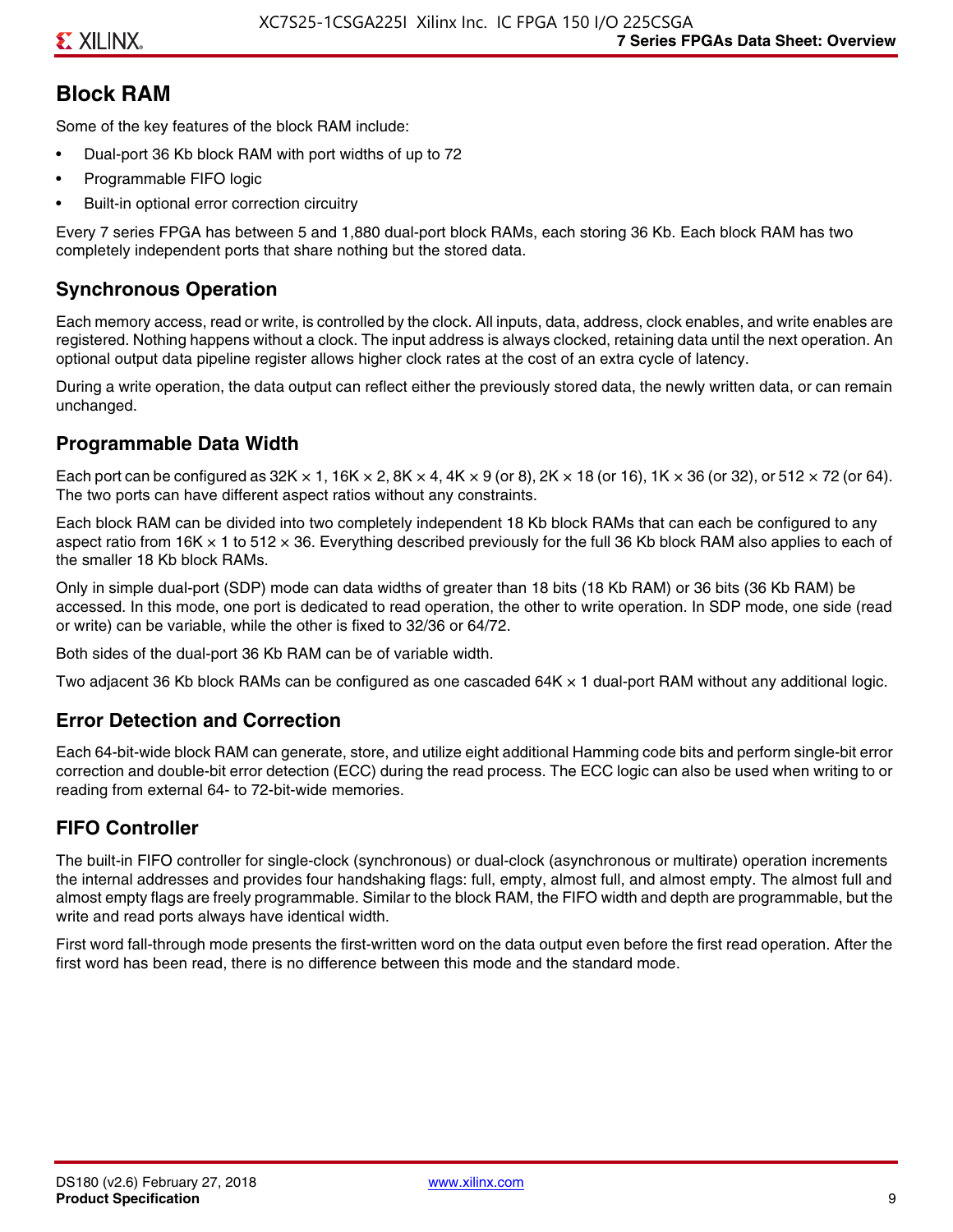### **Digital Signal Processing — DSP Slice**

Some highlights of the DSP functionality include:

- $25 \times 18$  two's complement multiplier/accumulator high-resolution (48 bit) signal processor
- Power saving pre-adder to optimize symmetrical filter applications
- Advanced features: optional pipelining, optional ALU, and dedicated buses for cascading

DSP applications use many binary multipliers and accumulators, best implemented in dedicated DSP slices. All 7 series FPGAs have many dedicated, full custom, low-power DSP slices, combining high speed with small size while retaining system design flexibility.

Each DSP slice fundamentally consists of a dedicated 25 × 18 bit two's complement multiplier and a 48-bit accumulator, both capable of operating up to 741 MHz. The multiplier can be dynamically bypassed, and two 48-bit inputs can feed a single-instruction-multiple-data (SIMD) arithmetic unit (dual 24-bit add/subtract/accumulate or quad 12-bit add/subtract/accumulate), or a logic unit that can generate any one of ten different logic functions of the two operands.

The DSP includes an additional pre-adder, typically used in symmetrical filters. This pre-adder improves performance in densely packed designs and reduces the DSP slice count by up to 50%. The DSP also includes a 48-bit-wide Pattern Detector that can be used for convergent or symmetric rounding. The pattern detector is also capable of implementing 96-bit-wide logic functions when used in conjunction with the logic unit.

The DSP slice provides extensive pipelining and extension capabilities that enhance the speed and efficiency of many applications beyond digital signal processing, such as wide dynamic bus shifters, memory address generators, wide bus multiplexers, and memory-mapped I/O register files. The accumulator can also be used as a synchronous up/down counter.

### **Input/Output**

Some highlights of the input/output functionality include:

- High-performance SelectIO technology with support for 1,866 Mb/s DDR3
- High-frequency decoupling capacitors within the package for enhanced signal integrity
- Digitally Controlled Impedance that can be 3-stated for lowest power, high-speed I/O operation

The number of I/O pins varies depending on device and package size. Each I/O is configurable and can comply with a large number of I/O standards. With the exception of the supply pins and a few dedicated configuration pins, all other package pins have the same I/O capabilities, constrained only by certain banking rules. The I/O in 7 series FPGAs are classed as high range (HR) or high performance (HP). The HR I/Os offer the widest range of voltage support, from 1.2V to 3.3V. The HP I/Os are optimized for highest performance operation, from 1.2V to 1.8V.

HR and HP I/O pins in 7 series FPGAs are organized in banks, with 50 pins per bank. Each bank has one common V<sub>CCO</sub> output supply, which also powers certain input buffers. Some single-ended input buffers require an internally generated or an externally applied reference voltage ( $V_{RFF}$ ). There are two  $V_{RFF}$  pins per bank (except configuration bank 0). A single bank can have only one  $V_{\text{RFF}}$  voltage value.

Xilinx 7 series FPGAs use a variety of package types to suit the needs of the user, including small form factor wire-bond packages for lowest cost; conventional, high performance flip-chip packages; and bare-die flip-chip packages that balance smaller form factor with high performance. In the flip-chip packages, the silicon device is attached to the package substrate using a high-performance flip-chip process. Controlled ESR discrete decoupling capacitors are mounted on the package substrate to optimize signal integrity under simultaneous switching of outputs (SSO) conditions.

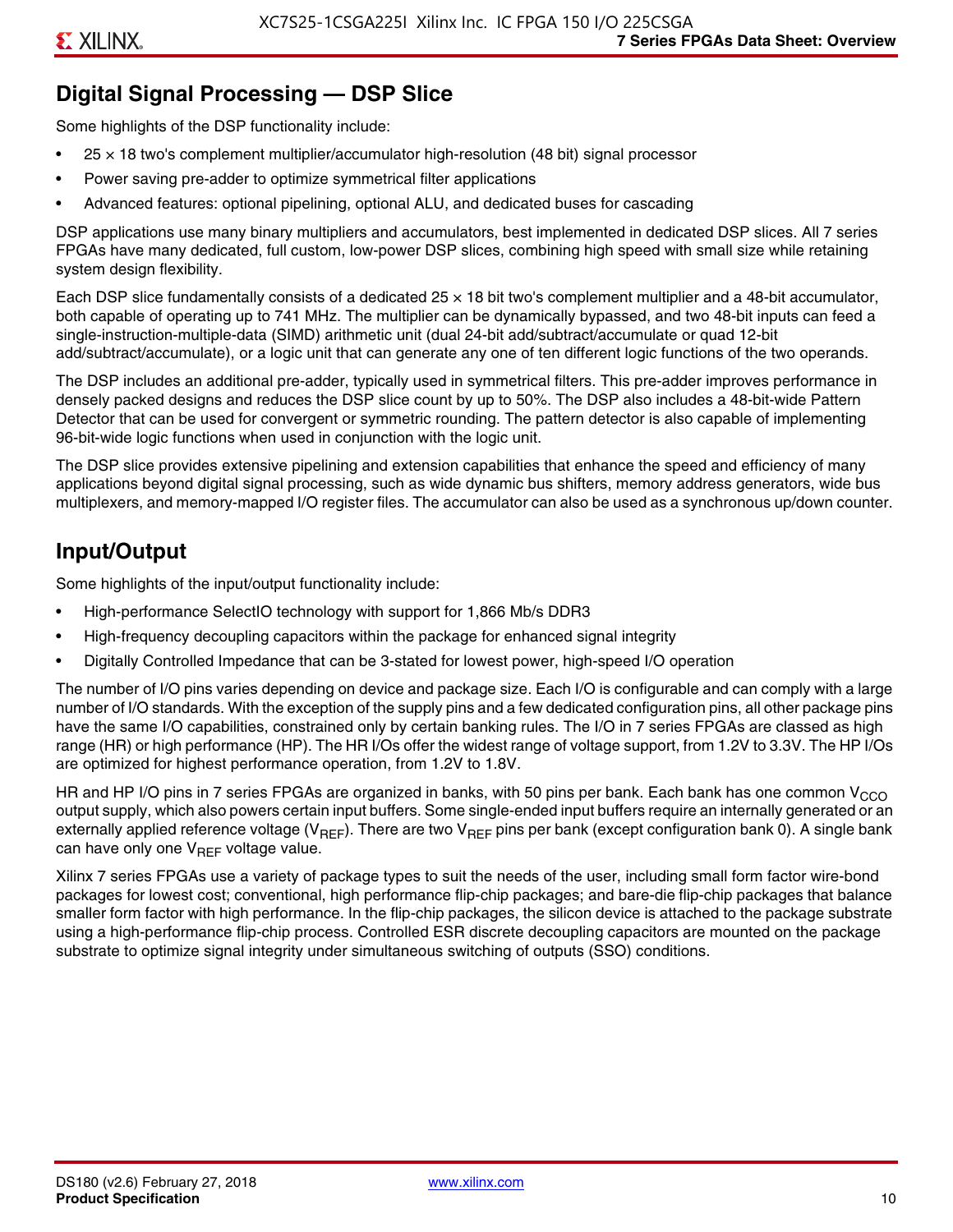### **I/O Electrical Characteristics**

Single-ended outputs use a conventional CMOS push/pull output structure driving High towards  $V_{CCO}$  or Low towards ground, and can be put into a high-Z state. The system designer can specify the slew rate and the output strength. The input is always active but is usually ignored while the output is active. Each pin can optionally have a weak pull-up or a weak pulldown resistor.

Most signal pin pairs can be configured as differential input pairs or output pairs. Differential input pin pairs can optionally be terminated with a 100Ω internal resistor. All 7 series devices support differential standards beyond LVDS: RSDS, BLVDS, differential SSTL, and differential HSTL.

Each of the I/Os supports memory I/O standards, such as single-ended and differential HSTL as well as single-ended SSTL and differential SSTL. The SSTL I/O standard can support data rates of up to 1,866 Mb/s for DDR3 interfacing applications.

#### **3-State Digitally Controlled Impedance and Low Power I/O Features**

The 3-state Digitally Controlled Impedance (T\_DCI) can control the output drive impedance (series termination) or can provide parallel termination of an input signal to V<sub>CCO</sub> or split (Thevenin) termination to V<sub>CCO</sub>/2. This allows users to eliminate off-chip termination for signals using T\_DCI. In addition to board space savings, the termination automatically turns off when in output mode or when 3-stated, saving considerable power compared to off-chip termination. The I/Os also have low power modes for IBUF and IDELAY to provide further power savings, especially when used to implement memory interfaces.

### **I/O Logic**

#### **Input and Output Delay**

All inputs and outputs can be configured as either combinatorial or registered. Double data rate (DDR) is supported by all inputs and outputs. Any input and some outputs can be individually delayed by up to 32 increments of 78 ps, 52 ps, or 39 ps each. Such delays are implemented as IDELAY and ODELAY. The number of delay steps can be set by configuration and can also be incremented or decremented while in use.

#### **ISERDES and OSERDES**

Many applications combine high-speed, bit-serial I/O with slower parallel operation inside the device. This requires a serializer and deserializer (SerDes) inside the I/O structure. Each I/O pin possesses an 8-bit IOSERDES (ISERDES and OSERDES) capable of performing serial-to-parallel or parallel-to-serial conversions with programmable widths of 2, 3, 4, 5, 6, 7, or 8 bits. By cascading two IOSERDES from two adjacent pins (default from differential I/O), wider width conversions of 10 and 14 bits can also be supported. The ISERDES has a special oversampling mode capable of asynchronous data recovery for applications like a 1.25 Gb/s LVDS I/O-based SGMII interface.

### **Low-Power Gigabit Transceivers**

Some highlights of the Low-Power Gigabit Transceivers include:

- High-performance transceivers capable of up to 6.6 Gb/s (GTP), 12.5 Gb/s (GTX), 13.1 Gb/s (GTH), or 28.05 Gb/s (GTZ) line rates depending on the family, enabling the first single device for 400G implementations.
- Low-power mode optimized for chip-to-chip interfaces.
- Advanced Transmit pre and post emphasis, receiver linear equalization (CTLE), and decision feedback equalization (DFE) for long reach or backplane applications. Auto-adaption at receiver equalization and on-chip Eye Scan for easy serial link tuning.

Ultra-fast serial data transmission to optical modules, between ICs on the same PCB, over the backplane, or over longer distances is becoming increasingly popular and important to enable customer line cards to scale to 100 Gb/s and onwards to 400 Gb/s. It requires specialized dedicated on-chip circuitry and differential I/O capable of coping with the signal integrity issues at these high data rates.

The transceiver count in the 7 series FPGAs ranges from up to 16 transceiver circuits in the Artix-7 family, up to 32 transceiver circuits in the Kintex-7 family, and up to 96 transceiver circuits in the Virtex-7 family. Each serial transceiver is a combined transmitter and receiver. The various 7 series serial transceivers use either a combination of ring oscillators and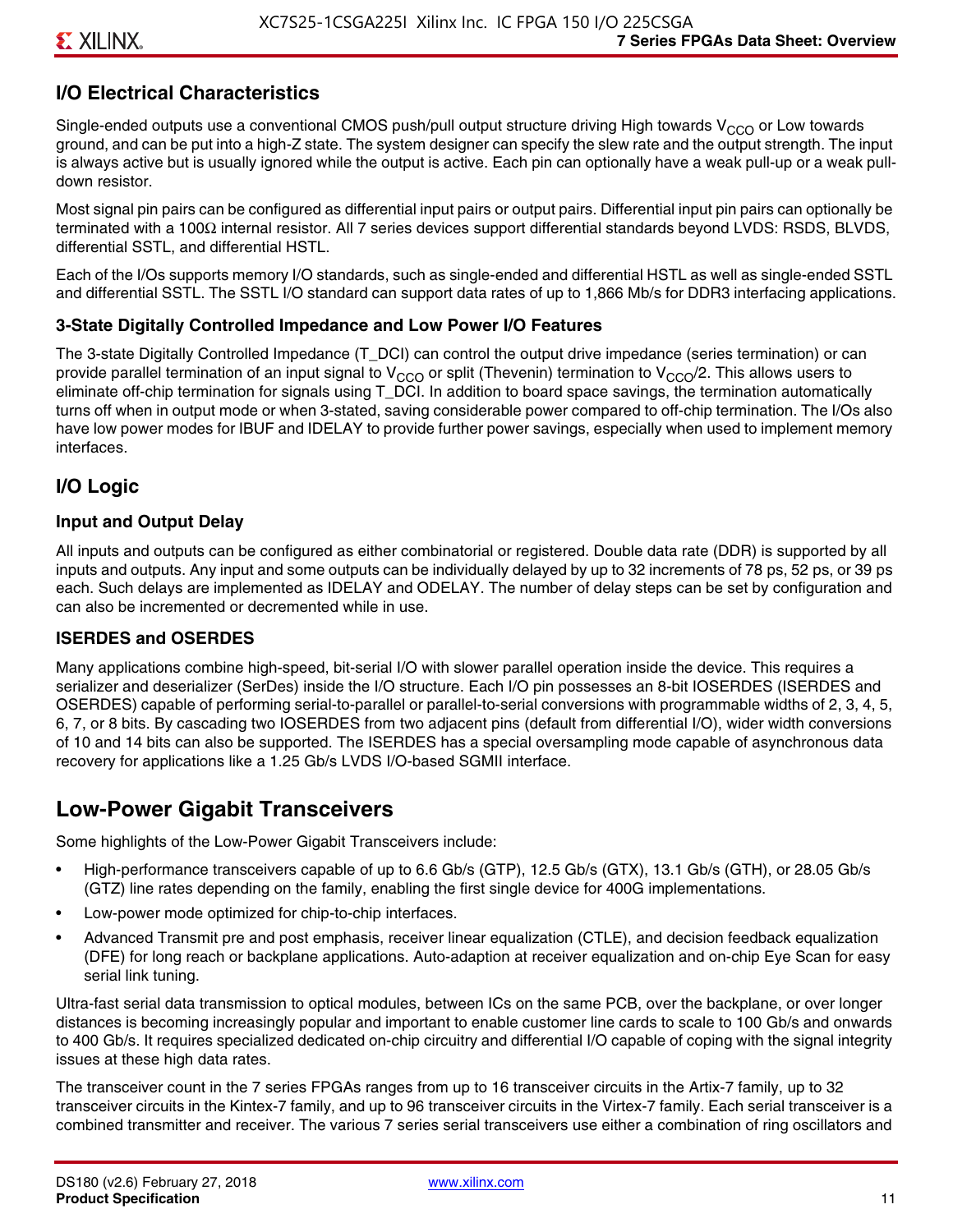LC tank or, in the case of the GTZ, a single LC tank architecture to allow the ideal blend of flexibility and performance while enabling IP portability across the family members. The different 7 series family members offer different top-end data rates. The GTP operates up to 6.6 Gb/s, the GTX operates up to 12.5 Gb/s, the GTH operates up to 13.1 Gb/s, and the GTZ operates up to 28.05 Gb/s. Lower data rates can be achieved using FPGA logic-based oversampling. The serial transmitter and receiver are independent circuits that use an advanced PLL architecture to multiply the reference frequency input by certain programmable numbers up to 100 to become the bit-serial data clock. Each transceiver has a large number of userdefinable features and parameters. All of these can be defined during device configuration, and many can also be modified during operation.

#### **Transmitter**

The transmitter is fundamentally a parallel-to-serial converter with a conversion ratio of 16, 20, 32, 40, 64, or 80. Additionally, the GTZ transmitter supports up to 160 bit data widths. This allows the designer to trade-off datapath width for timing margin in high-performance designs. These transmitter outputs drive the PC board with a single-channel differential output signal. TXOUTCLK is the appropriately divided serial data clock and can be used directly to register the parallel data coming from the internal logic. The incoming parallel data is fed through an optional FIFO and has additional hardware support for the 8B/10B, 64B/66B, or 64B/67B encoding schemes to provide a sufficient number of transitions. The bit-serial output signal drives two package pins with differential signals. This output signal pair has programmable signal swing as well as programmable pre- and post-emphasis to compensate for PC board losses and other interconnect characteristics. For shorter channels, the swing can be reduced to reduce power consumption.

#### **Receiver**

The receiver is fundamentally a serial-to-parallel converter, changing the incoming bit-serial differential signal into a parallel stream of words, each 16, 20, 32, 40, 64, or 80 bits. Additionally, the GTZ receiver supports up to 160 bit data widths. This allows the FPGA designer to trade-off internal datapath width versus logic timing margin. The receiver takes the incoming differential data stream, feeds it through programmable linear and decision feedback equalizers (to compensate for PC board and other interconnect characteristics), and uses the reference clock input to initiate clock recognition. There is no need for a separate clock line. The data pattern uses non-return-to-zero (NRZ) encoding and optionally guarantees sufficient data transitions by using the selected encoding scheme. Parallel data is then transferred into the FPGA logic using the RXUSRCLK clock. For short channels, the transceivers offers a special low power mode (LPM) to reduce power consumption by approximately 30%.

#### **Out-of-Band Signaling**

The transceivers provide out-of-band (OOB) signaling, often used to send low-speed signals from the transmitter to the receiver while high-speed serial data transmission is not active. This is typically done when the link is in a powered-down state or has not yet been initialized. This benefits PCI Express and SATA/SAS applications.

### **Integrated Interface Blocks for PCI Express Designs**

Highlights of the integrated blocks for PCI Express include:

- Compliant to the PCI Express Base Specification 2.1 or 3.0 (depending of family) with Endpoint and Root Port capability
- Supports Gen1 (2.5 Gb/s), Gen2 (5 Gb/s), and Gen3 (8 Gb/s) depending on device family
- Advanced configuration options, Advanced Error Reporting (AER), and End-to-End CRC (ECRC) Advanced Error Reporting and ECRC features
- Multiple-function and single root I/O virtualization (SR-IOV) support enabled through soft-logic wrappers or embedded in the integrated block depending on family

All Artix-7, Kintex-7, and Virtex-7 devices include at least one integrated block for PCI Express technology that can be configured as an Endpoint or Root Port, compliant to the PCI Express Base Specification Revision 2.1 or 3.0. The Root Port can be used to build the basis for a compatible Root Complex, to allow custom FPGA-to-FPGA communication via the PCI Express protocol, and to attach ASSP Endpoint devices, such as Ethernet Controllers or Fibre Channel HBAs, to the FPGA.

This block is highly configurable to system design requirements and can operate 1, 2, 4, or 8 lanes at the 2.5 Gb/s, 5.0 Gb/s, and 8.0 Gb/s data rates. For high-performance applications, advanced buffering techniques of the block offer a flexible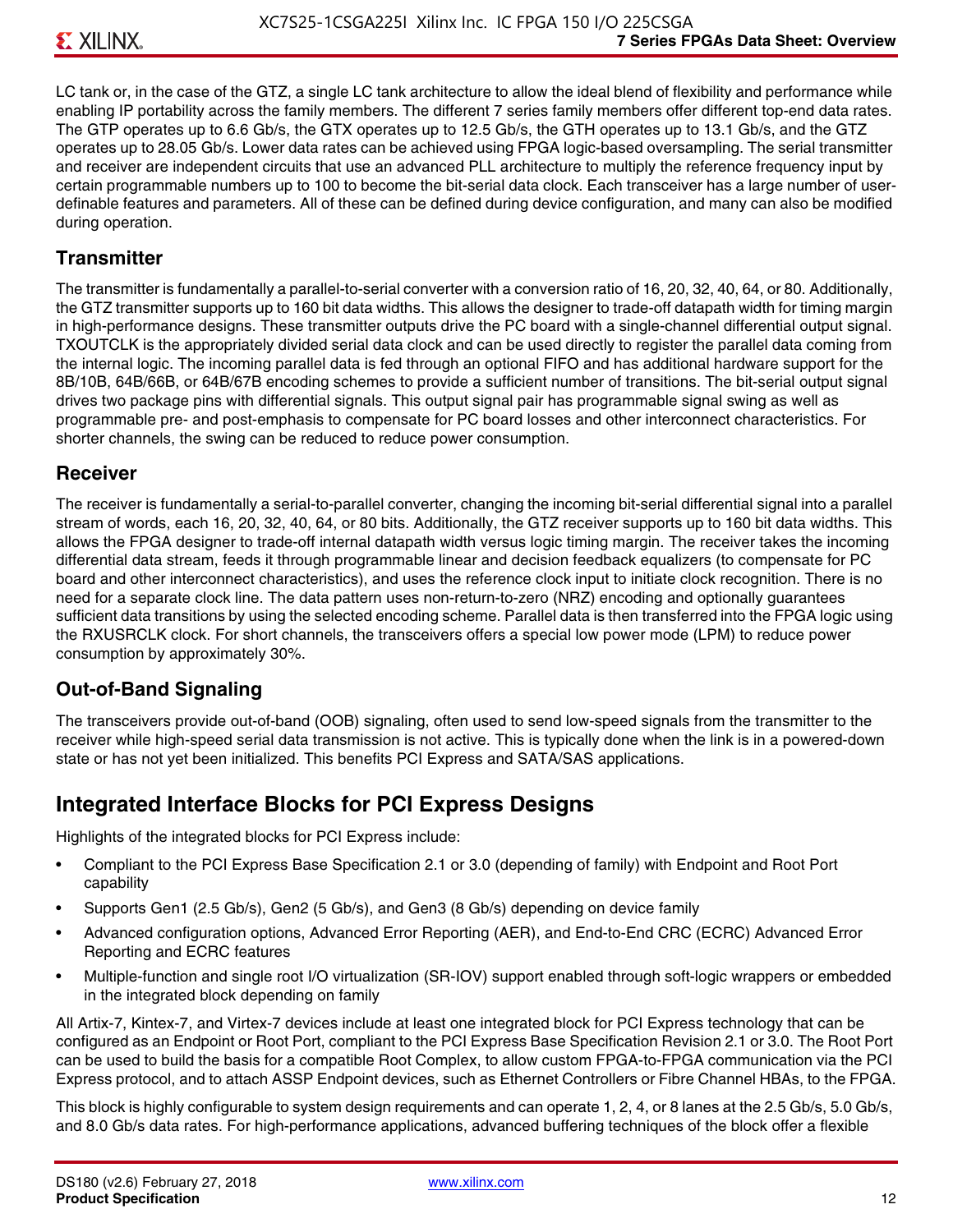maximum payload size of up to 1,024 bytes. The integrated block interfaces to the integrated high-speed transceivers for serial connectivity and to block RAMs for data buffering. Combined, these elements implement the Physical Layer, Data Link Layer, and Transaction Layer of the PCI Express protocol.

Xilinx provides a light-weight, configurable, easy-to-use LogiCORE™ IP wrapper that ties the various building blocks (the integrated block for PCI Express, the transceivers, block RAM, and clocking resources) into an Endpoint or Root Port solution. The system designer has control over many configurable parameters: lane width, maximum payload size, FPGA logic interface speeds, reference clock frequency, and base address register decoding and filtering.

Xilinx offers two wrappers for the integrated block: AXI4-Stream and AXI4 (memory mapped). Note that legacy TRN/Local Link is not available in 7 series devices for the integrated block for PCI Express. AXI4-Stream is designed for existing customers of the integrated block and enables easy migration to AXI4-Stream from TRN. AXI4 (memory mapped) is designed for Xilinx Platform Studio/EDK design flow and MicroBlaze™ processor based designs.

More information and documentation on solutions for PCI Express designs can be found at: <http://www.xilinx.com/products/technology/pci-express.html>.

### **Configuration**

There are many advanced configuration features, including:

- High-speed SPI and BPI (parallel NOR) configuration
- Built-in MultiBoot and safe-update capability
- 256-bit AES encryption with HMAC/SHA-256 authentication
- Built-in SEU detection and correction
- Partial reconfiguration

Xilinx 7 series FPGAs store their customized configuration in SRAM-type internal latches. There are up to 450 Mb configuration bits, depending on device size and user-design implementation options. The configuration storage is volatile and must be reloaded whenever the FPGA is powered up. This storage can also be reloaded at any time by pulling the PROGRAM B pin Low. Several methods and data formats for loading configuration are available, determined by the three mode pins.

The SPI interface (x1, x2, and x4 modes) and the BPI interface (parallel-NOR x8 and x16) are two common methods used for configuring the FPGA. Users can directly connect an SPI or BPI flash to the FPGA, and the FPGA's internal configuration logic reads the bitstream out of the flash and configures itself. The FPGA automatically detects the bus width on the fly, eliminating the need for any external controls or switches. Bus widths supported are x1, x2, and x4 for SPI, and x8 and x16 for BPI. The larger bus widths increase configuration speed and reduce the amount of time it takes for the FPGA to start up after power-on. Some configuration options such as BPI are not supported in all device-package combinations. Refer to [UG470,](http://www.xilinx.com/support/documentation/user_guides/ug470_7Series_Config.pdf) *7 Series FPGAs Configuration User Guide* for details.

In master mode, the FPGA can drive the configuration clock from an internally generated clock, or for higher speed configuration, the FPGA can use an external configuration clock source. This allows high-speed configuration with the ease of use characteristic of master mode. Slave modes up to 32 bits wide are also supported by the FPGA that are especially useful for processor-driven configuration.

The FPGA has the ability to reconfigure itself with a different image using SPI or BPI flash, eliminating the need for an external controller. The FPGA can reload its original design in case there are any errors in the data transmission, ensuring an operational FPGA at the end of the process. This is especially useful for updates to a design after the end product has been shipped. Customers can ship their products with an early version of the design, thus getting their products to market faster. This feature allows customers to keep their end users current with the most up-to-date designs while the product is already in the field.

The dynamic reconfiguration port (DRP) gives the system designer easy access to the configuration and status registers of the MMCM, PLL, XADC, transceivers, and integrated block for PCI Express. The DRP behaves like a set of memory-mapped registers, accessing and modifying block-specific configuration bits as well as status and control registers.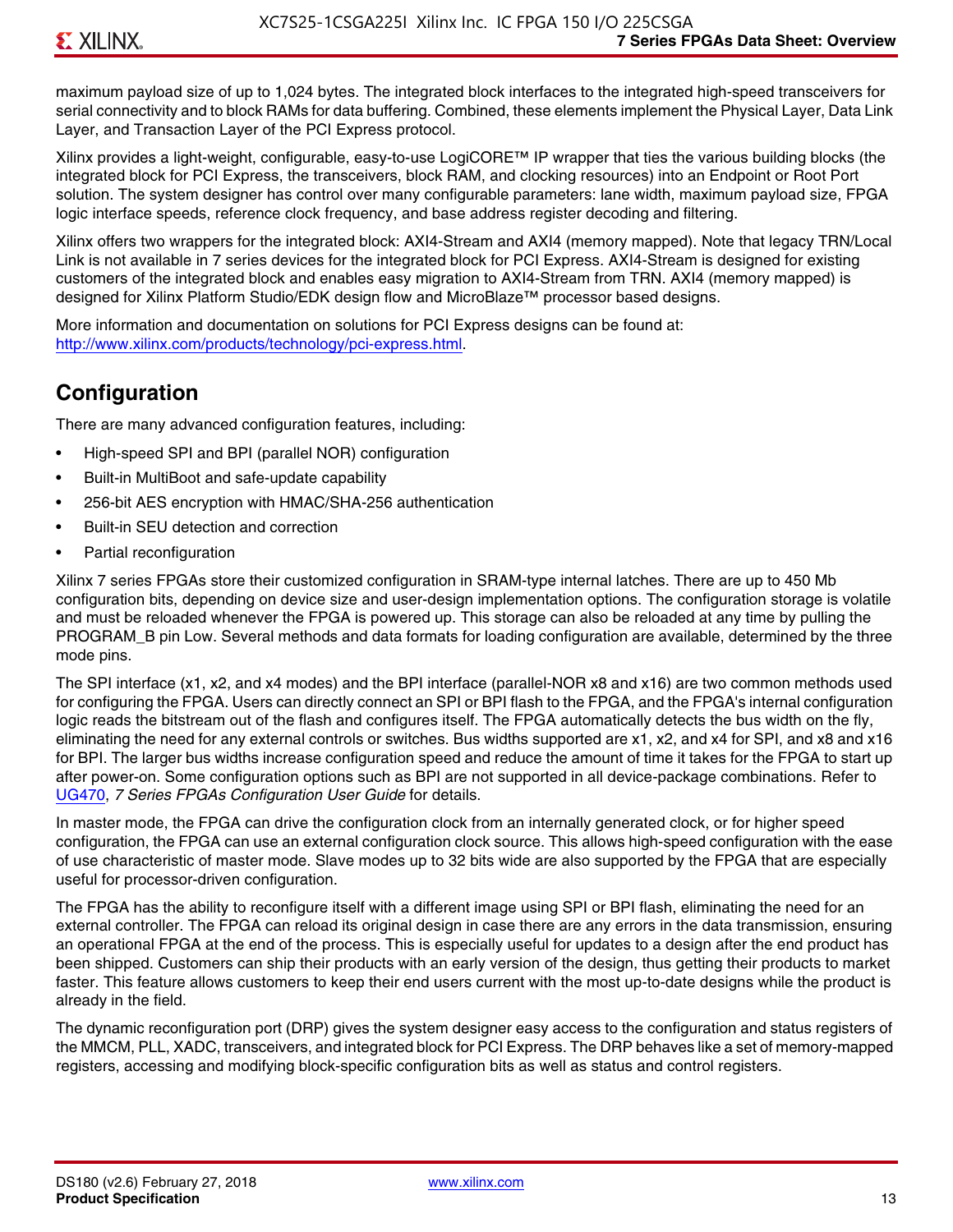### **Encryption, Readback, and Partial Reconfiguration**

In all 7 series FPGAs (except XC7S6 and XC7S15), the FPGA bitstream, which contains sensitive customer IP, can be protected with 256-bit AES encryption and HMAC/SHA-256 authentication to prevent unauthorized copying of the design. The FPGA performs decryption on the fly during configuration using an internally stored 256-bit key. This key can reside in battery-backed RAM or in nonvolatile eFUSE bits.

Most configuration data can be read back without affecting the system's operation. Typically, configuration is an all-or-nothing operation, but Xilinx 7 series FPGAs support partial reconfiguration. This is an extremely powerful and flexible feature that allows the user to change portions of the FPGA while other portions remain static. Users can time-slice these portions to fit more IP into smaller devices, saving cost and power. Where applicable in certain designs, partial reconfiguration can greatly improve the versatility of the FPGA.

### **XADC (Analog-to-Digital Converter)**

Highlights of the XADC architecture include:

- Dual 12-bit 1 MSPS analog-to-digital converters (ADCs)
- Up to 17 flexible and user-configurable analog inputs
- On-chip or external reference option
- On-chip temperature ( $\pm 4^{\circ}$ C max error) and power supply ( $\pm 1\%$  max error) sensors
- Continuous JTAG access to ADC measurements

All Xilinx 7 series FPGAs (except XC7S6 and XC7S15) integrate a new flexible analog interface called XADC. When combined with the programmable logic capability of the 7 series FPGAs, the XADC can address a broad range of data acquisition and monitoring requirements. For more information, go to: [http://www.xilinx.com/ams.](http://www.xilinx.com/ams)

The XADC contains two 12-bit 1 MSPS ADCs with separate track and hold amplifiers, an on-chip analog multiplexer (up to 17 external analog input channels supported), and on-chip thermal and supply sensors. The two ADCs can be configured to simultaneously sample two external-input analog channels. The track and hold amplifiers support a range of analog input signal types, including unipolar, bipolar, and differential. The analog inputs can support signal bandwidths of at least 500 KHz at sample rates of 1MSPS. It is possible to support higher analog bandwidths using external analog multiplexer mode with the dedicated analog input (see [UG480](http://www.xilinx.com/support/documentation/user_guides/ug480_7Series_XADC.pdf), 7 Series FPGAs and Zynq-7000 All Programmable SoC XADC Dual 12-Bit 1 MSPS Analog-to-Digital Converter User Guide)*.*

The XADC optionally uses an on-chip reference circuit  $(\pm 1\%)$ , thereby eliminating the need for any external active components for basic on-chip monitoring of temperature and power supply rails. To achieve the full 12-bit performance of the ADCs, an external 1.25V reference IC is recommended.

If the XADC is not instantiated in a design, then by default it digitizes the output of all on-chip sensors. The most recent measurement results (together with maximum and minimum readings) are stored in dedicated registers for access at any time via the JTAG interface. User-defined alarm thresholds can automatically indicate over-temperature events and unacceptable power supply variation. A user-specified limit (for example, 100°C) can be used to initiate an automatic powerdown.

### **EasyPath-7 FPGAs**

EasyPath-7 FPGAs provide a fast, simple, and risk-free solution for cost reducing Kintex-7, Virtex-7 T, and Virtex-7 XT FPGA designs. EasyPath-7 FPGAs support the same packages, speed grades, and match all Kintex-7 or Virtex-7 FPGA data sheet specifications (in function and timing). With no re-engineering or re-qualification, EasyPath-7 FPGAs deliver the lowest total product cost compared to any other FPGA cost-reduction solution.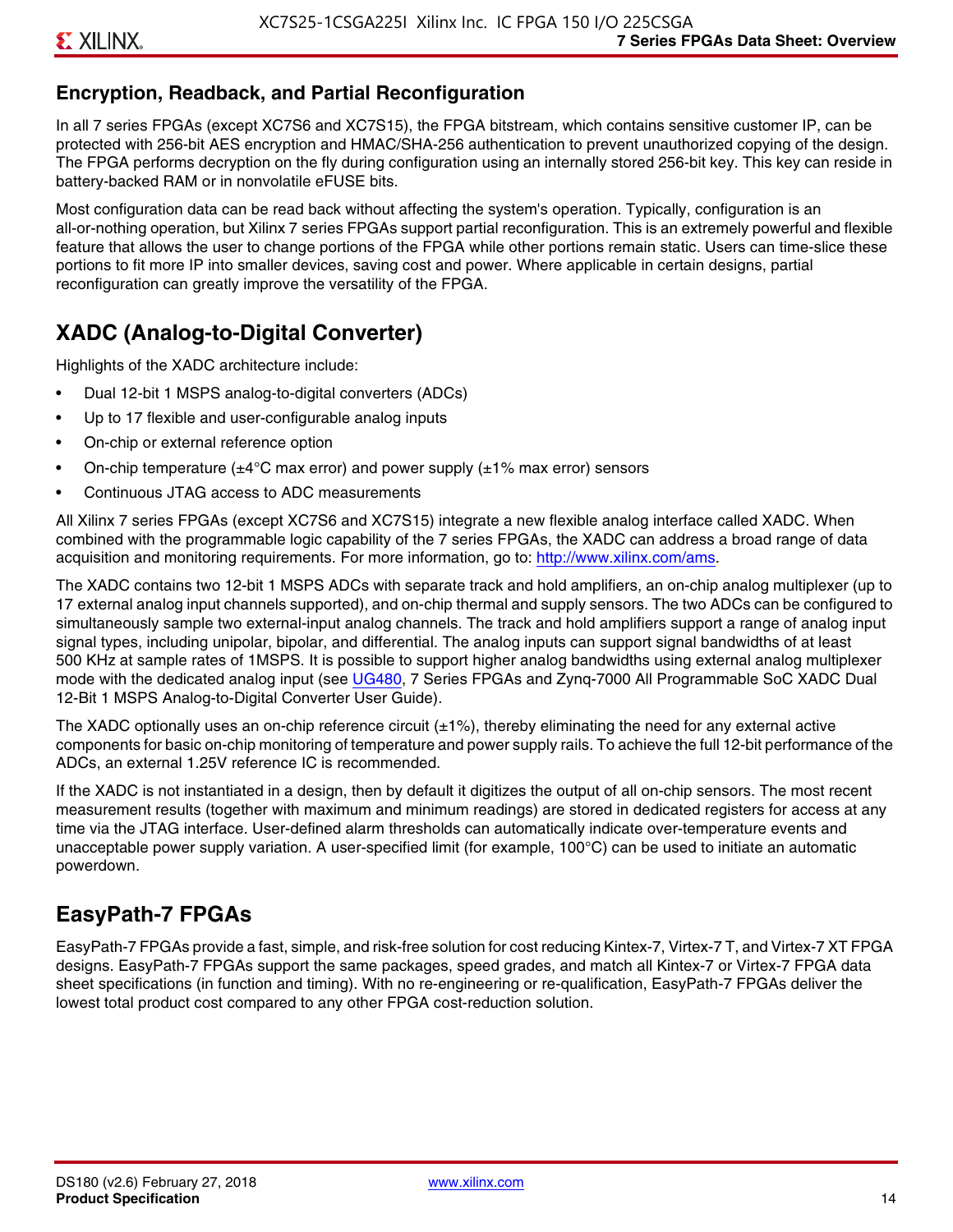#### **7 Series FPGA Ordering Information**

Table 12 shows the speed and temperature grades available in the different device families. Some devices might not be available in every speed and temperature grade.

#### *Table 12:* **7 Series Speed Grade and Temperature Ranges**

| <b>Device</b> |                                    |                                                        |                                                    | Speed Grade, Temperature Range, and Operating Voltage  |                                                      |
|---------------|------------------------------------|--------------------------------------------------------|----------------------------------------------------|--------------------------------------------------------|------------------------------------------------------|
| Family        | <b>Devices</b>                     | <b>Commercial (C)</b><br>$0^\circ$ C to +85 $^\circ$ C | Extended (E)<br>$0^{\circ}$ C to +100 $^{\circ}$ C | Industrial (I)<br>$-40^{\circ}$ C to +100 $^{\circ}$ C | Expanded (Q)<br>$-40^{\circ}$ C to +125 $^{\circ}$ C |
|               |                                    | $-2C(1.0V)$                                            |                                                    | $-21(1.0V)$                                            |                                                      |
| Spartan-7     | All                                | $-1C(1.0V)$                                            |                                                    | $-11(1.0V)$                                            | $-1Q(1.0V)$                                          |
|               |                                    |                                                        |                                                    | $-1LI(0.95V)$                                          |                                                      |
|               |                                    |                                                        | $-3E(1.0V)$                                        |                                                        |                                                      |
|               |                                    | $-2C(1.0V)$                                            |                                                    | $-21(1.0V)$                                            |                                                      |
| Artix-7       | All                                |                                                        | -2LE (1.0V or 0.9V)                                |                                                        |                                                      |
|               |                                    | $-1C(1.0V)$                                            |                                                    | $-11(1.0V)$                                            |                                                      |
|               |                                    |                                                        |                                                    | $-1LI(0.95V)$                                          |                                                      |
|               |                                    |                                                        | $-3E(1.0V)$                                        |                                                        |                                                      |
|               |                                    | $-2C(1.0V)$                                            |                                                    | $-21(1.0V)$                                            |                                                      |
|               | XC7K70T                            |                                                        | -2LE (1.0V or 0.9V)                                |                                                        |                                                      |
|               |                                    | $-1C(1.0V)$                                            |                                                    | $-11(1.0V)$                                            |                                                      |
| Kintex-7      | <b>XC7K160T</b>                    |                                                        | $-3E(1.0V)$                                        |                                                        |                                                      |
|               | <b>XC7K325T</b><br><b>XC7K355T</b> | $-2C(1.0V)$                                            |                                                    | $-21(1.0V)$                                            |                                                      |
|               | <b>XC7K410T</b>                    |                                                        | -2LE (1.0V or 0.9V)                                | $-2LI(0.95V)$                                          |                                                      |
|               | <b>XC7K420T</b><br><b>XC7K480T</b> | $-1C(1.0V)$                                            |                                                    | $-11(1.0V)$                                            |                                                      |
|               |                                    |                                                        | $-3E(1.0V)$                                        |                                                        |                                                      |
|               |                                    | $-2C(1.0V)$                                            |                                                    | $-21(1.0V)$                                            |                                                      |
|               | <b>XC7V585T</b>                    |                                                        | $-2LE(1.0V)$                                       |                                                        |                                                      |
|               |                                    | $-1C(1.0V)$                                            |                                                    | $-11(1.0V)$                                            |                                                      |
| Virtex-7 T    |                                    | $-2C(1.0V)$                                            |                                                    |                                                        |                                                      |
|               |                                    |                                                        | $-2GE(1.0V)$                                       |                                                        |                                                      |
|               | XC7V2000T                          |                                                        | $-2LE(1.0V)$                                       |                                                        |                                                      |
|               |                                    | $-1C(1.0V)$                                            |                                                    | $-11(1.0V)$                                            |                                                      |
|               |                                    |                                                        | $-3E(1.0V)$                                        |                                                        |                                                      |
|               | XC7VX330T                          | $-2C(1.0V)$                                            |                                                    | $-21(1.0V)$                                            |                                                      |
|               | XC7VX415T<br>XC7VX485T             |                                                        | $-2LE(1.0V)$                                       |                                                        |                                                      |
|               | XC7VX550T<br>XC7VX690T             |                                                        |                                                    |                                                        |                                                      |
|               |                                    | $-1C(1.0V)$                                            |                                                    | $-11(1.0V)$                                            |                                                      |
|               |                                    | $-2C(1.0V)$                                            |                                                    |                                                        |                                                      |
| Virtex-7 XT   | XC7VX980T                          |                                                        | $-2LE(1.0V)$                                       |                                                        |                                                      |
|               |                                    | $-1C(1.0V)$                                            |                                                    | $-11(1.0V)$                                            |                                                      |
|               |                                    | $-2C(1.0V)$                                            |                                                    |                                                        |                                                      |
|               |                                    |                                                        | $-2GE(1.0V)$                                       |                                                        |                                                      |
|               | XC7VX1140T                         |                                                        | $-2LE(1.0V)$                                       |                                                        |                                                      |
|               |                                    | $-1C(1.0V)$                                            |                                                    | $-11(1.0V)$                                            |                                                      |
|               |                                    | $-2C(1.0V)$                                            |                                                    |                                                        |                                                      |
|               |                                    |                                                        | $-2GE(1.0V)$                                       |                                                        |                                                      |
| Virtex-7 HT   | All                                |                                                        | $-2LE(1.0V)$                                       |                                                        |                                                      |
|               |                                    | $-1C(1.0V)$                                            |                                                    |                                                        |                                                      |
|               |                                    |                                                        |                                                    |                                                        |                                                      |

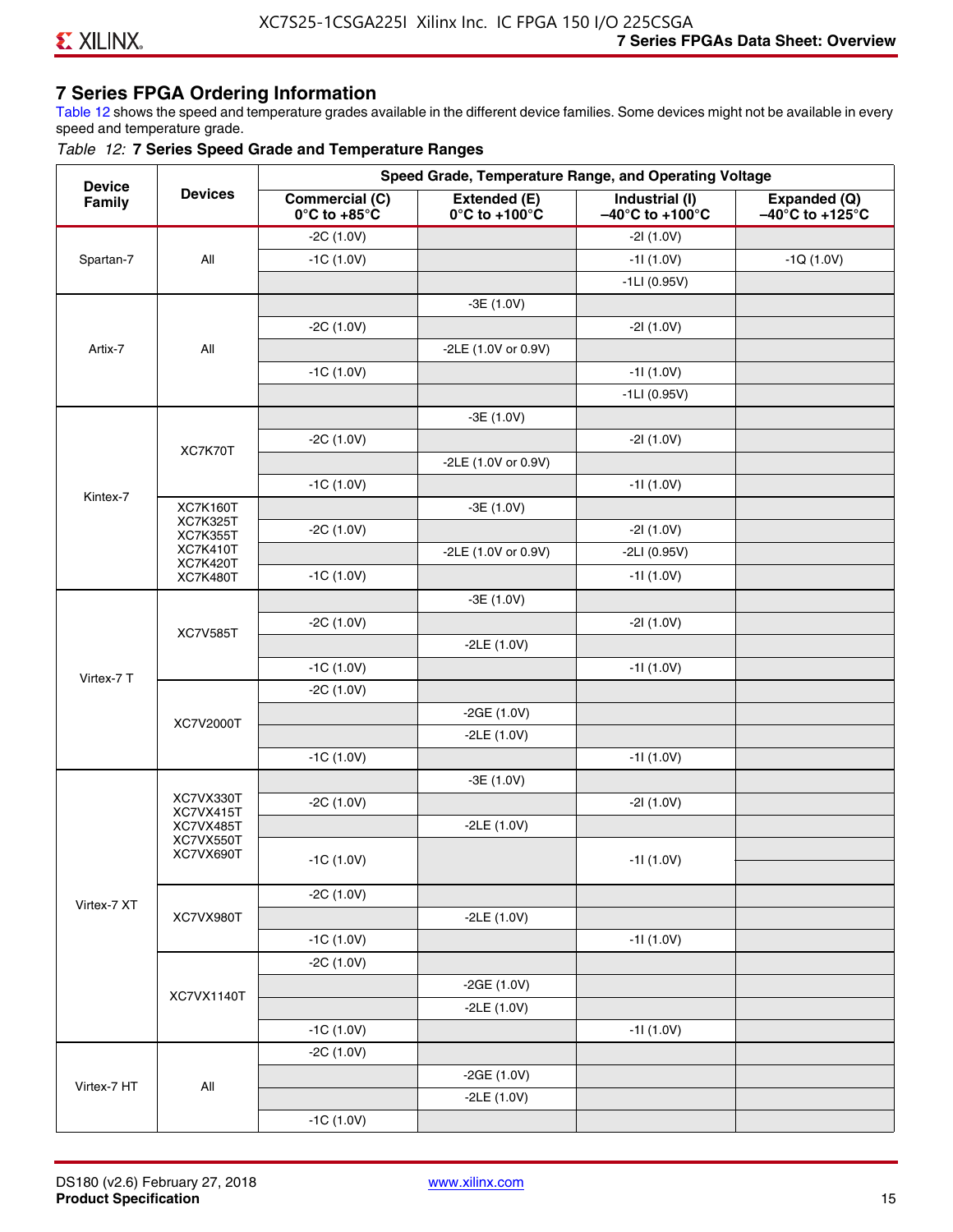The Spartan-7 FPGA ordering information is shown in Figure 1. Refer to the Package Marking section of [UG475,](http://www.xilinx.com/support/documentation/user_guides/ug475_7Series_Pkg_Pinout.pdf) *7 Series FPGAs Packaging and Pinout* for a more detailed explanation of the device markings.





The Artix-7, Kintex-7, and Virtex-7 FPGA ordering information, shown in Figure 2, applies to all packages including Pb-Free. Refer to the Package Marking section of [UG475](http://www.xilinx.com/support/documentation/user_guides/ug475_7Series_Pkg_Pinout.pdf), *7 Series FPGAs Packaging and Pinout* for a more detailed explanation of the device markings.



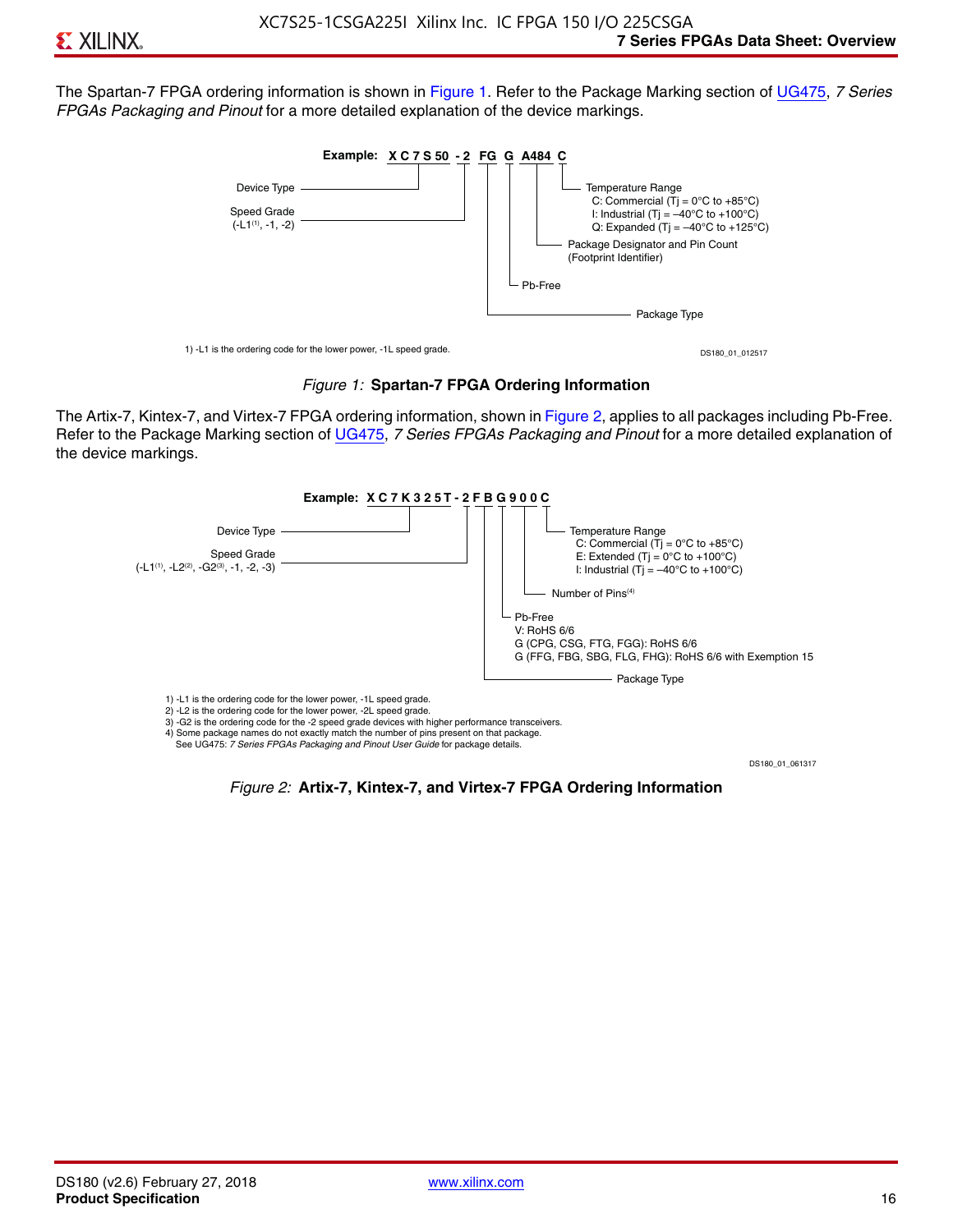## **Revision History**

The following table shows the revision history for this document:

| <b>Date</b> | <b>Version</b> | <b>Description of Revisions</b>                                                                                                                                                                                                                                                                                                                                                                                                                                                                                                                                                                                                                                                                                                                                                                                                                                                                                                                                                                                                                                                                                                                                                                                                                                                                                       |
|-------------|----------------|-----------------------------------------------------------------------------------------------------------------------------------------------------------------------------------------------------------------------------------------------------------------------------------------------------------------------------------------------------------------------------------------------------------------------------------------------------------------------------------------------------------------------------------------------------------------------------------------------------------------------------------------------------------------------------------------------------------------------------------------------------------------------------------------------------------------------------------------------------------------------------------------------------------------------------------------------------------------------------------------------------------------------------------------------------------------------------------------------------------------------------------------------------------------------------------------------------------------------------------------------------------------------------------------------------------------------|
| 06/21/10    | 1.0            | Initial Xilinx release.                                                                                                                                                                                                                                                                                                                                                                                                                                                                                                                                                                                                                                                                                                                                                                                                                                                                                                                                                                                                                                                                                                                                                                                                                                                                                               |
| 07/30/10    | 1.1            | Added SHA-256 to authentication information. Updated Table 5, Table 7, Virtex-7 FPGA Device-<br>Package Combinations and Maximum I/Os table (Virtex-7 T devices), and Table 9 with ball pitch<br>information and voltage bank information. Updated DSP and Logic Slice information in Table 8.<br><b>Updated Low-Power Gigabit Transceivers.</b>                                                                                                                                                                                                                                                                                                                                                                                                                                                                                                                                                                                                                                                                                                                                                                                                                                                                                                                                                                      |
| 09/24/10    | 1.2            | In General Description, updated 4.7 TMACS DSP to 5.0 TMACS DSP. In Table 1, added Note 1;<br>updated Peak DSP Performance for Kintex-7 and Virtex-7 families. In Table 4, updated CMT<br>information for XC7A175T and XC7A355T. In Table 6, replaced XC7K120T with XC7K160T and<br>replaced XC7K230T with XC7K325T-and updated corresponding information. Also added<br>XC7K355T, XC7K420T, and XC7K480T. In Table 7, replaced XC7K230T with XC7K325T. In Table 8,<br>updated XC7V450T Logic Cell, CLB, block RAM, and PCI information; updated XC7VX415T and<br>XC7VX690T PCI information; updated XC7V1500T, and XC7V2000T block RAM information; and<br>replaced XC7VX605T with XC7VX575T, replaced XC7VX895T with XC7VX850T, and replaced<br>XC7VX910T with XC7VX865T-and updated corresponding information. Updated Digital Signal<br>Processing - DSP Slice with operating speed of 640 MHz. Removed specific transceiver type from<br>Out-of-Band Signaling. In Virtex-7 FPGA Device-Package Combinations and Maximum I/Os table<br>(Virtex-7 T devices), replaced XC7VX605T with XC7VX575T and added table notes 2 and 3. In<br>Table 9, removed the FFG784 package for the XC7VX485T device; replaced XC7VX605T with<br>XC7VX575T; replaced XC7VX895T with XC7VX850T; and replaced XC7VX910T with XC7VX865T. |
| 10/20/10    | 1.3            | In Table 7, replaced XC7K120T with XC7K160T. Updated Digital Signal Processing - DSP Slice.                                                                                                                                                                                                                                                                                                                                                                                                                                                                                                                                                                                                                                                                                                                                                                                                                                                                                                                                                                                                                                                                                                                                                                                                                           |
| 11/17/10    | 1.4            | Updated maximum I/O bandwidth to 3.1 Tb/s in General Description. Updated Peak Transceiver Speed<br>for Virtex-7 FPGAs in Summary of 7 Series FPGA Features and in Table 1. Updated Peak DSP<br>Performance values in Table 1 and Digital Signal Processing - DSP Slice. In Table 7, updated<br>XC7K70T I/O information. In Table 8, added XC7VH290T, XC7VH580T, and XC7VH870T devices and<br>updated total I/O banks information for the XC7V585T, XC7V855T, XC7V1500T, and XC7VX865T<br>devices. In Table 9, updated XC7VX415T, XC7VX485T, XC7VX690T, XC7VX850T, and XC7VX865T<br>device information. Added Table 11. Updated Low-Power Gigabit Transceivers information, including<br>the addition of the GTZ transceivers.                                                                                                                                                                                                                                                                                                                                                                                                                                                                                                                                                                                        |
| 02/22/11    | 1.5            | Updated Summary of 7 Series FPGA Features and the Low-Power Gigabit Transceivers highlights and<br>section. In Table 1, updated Kintex-7 FPGA, Artix-7 FPGA information. In Table 4, updated XC7A175T.<br>Also, updated XC7A355T. Added three Artix-7 FPGA packages to Table 5: SBG325, SBG484, and<br>FBG485, changed package from FGG784 to FBG784, and updated package information for<br>XC7A175T and XC7A355T devices. In Table 6, updated XC7K160T and added three devices:<br>XC7K355T, XC7K420T, and XC7K480T. In Table 7, updated XC7K70T package information and added<br>three devices: XC7K355T, XC7K420T, and XC7K480T. In Table 8, added note 1 (EasyPath FPGAs)<br>and updated note 7 to include GTZ transceivers. In Virtex-7 FPGA Device-Package Combinations and<br>Maximum I/Os table (Virtex-7 T devices), added two Virtex-7 FPGA packages: FHG1157 and<br>FHG1761, and updated XC7V1500T (no FFG1157) and XC7V2000T (no FFG1761) package<br>information and removed the associated notes. Added CLBs, Slices, and LUTs. Updated Input/Output.<br>Added EasyPath-7 FPGAs.                                                                                                                                                                                                                        |
| 03/28/11    | 1.6            | Updated General Description, Summary of 7 Series FPGA Features, Table 1, Table 4, Table 5, Table 6,<br>Table 7, Table 8, Table 9 (combined Virtex-7 T and XT devices in one table), and Table 11. Updated the<br>Low-Power Gigabit Transceivers highlights and section. Updated Block RAM, Integrated Interface<br>Blocks for PCI Express Designs, Configuration, Encryption, Readback, and Partial Reconfiguration,<br>XADC (Analog-to-Digital Converter), 7 Series FPGA Ordering Information, and EasyPath-7 FPGAs.                                                                                                                                                                                                                                                                                                                                                                                                                                                                                                                                                                                                                                                                                                                                                                                                 |
| 07/06/11    | 1.7            | Updated General Description, Summary of 7 Series FPGA Features, Table 1, Table 4, Table 6, Table 8,<br>Table 9 and Table 11. Added Table 10. Added Stacked Silicon Interconnect (SSI) Technology. Updated<br>Transmitter, Configuration, and XADC (Analog-to-Digital Converter). Updated Figure 1.                                                                                                                                                                                                                                                                                                                                                                                                                                                                                                                                                                                                                                                                                                                                                                                                                                                                                                                                                                                                                    |
| 09/13/11    | 1.8            | Updated General Description, Table 1, Table 4, Table 5, Table 8, CLBs, Slices, and LUTs,<br>Configuration, and 7 Series FPGA Ordering Information.                                                                                                                                                                                                                                                                                                                                                                                                                                                                                                                                                                                                                                                                                                                                                                                                                                                                                                                                                                                                                                                                                                                                                                    |
| 01/15/12    | 1.9            | Updated General Description, Table 1, Table 4, Table 5, Table 6, Table 7, Table 8, Table 10, Table 11,<br>Block RAM, Digital Signal Processing - DSP Slice, Low-Power Gigabit Transceivers, Integrated<br>Interface Blocks for PCI Express Designs, Configuration, EasyPath-7 FPGAs, and 7 Series FPGA<br><b>Ordering Information.</b>                                                                                                                                                                                                                                                                                                                                                                                                                                                                                                                                                                                                                                                                                                                                                                                                                                                                                                                                                                                |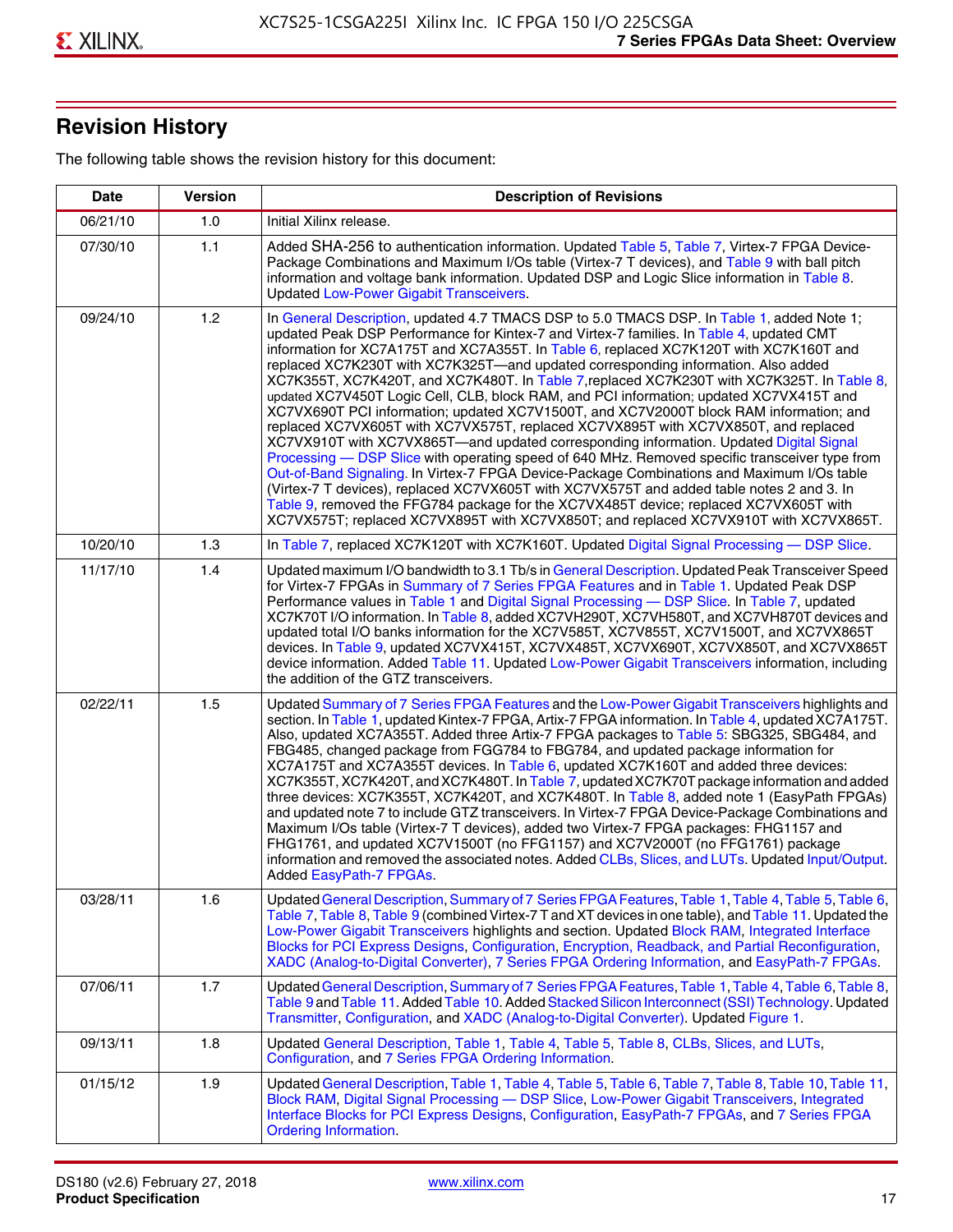| <b>Date</b> | <b>Version</b> | <b>Description of Revisions</b>                                                                                                                                                                                                                                                                                                                                                                                                                                     |
|-------------|----------------|---------------------------------------------------------------------------------------------------------------------------------------------------------------------------------------------------------------------------------------------------------------------------------------------------------------------------------------------------------------------------------------------------------------------------------------------------------------------|
| 03/02/12    | 1.10           | Updated General Description, Table 5, and Table 12.                                                                                                                                                                                                                                                                                                                                                                                                                 |
| 05/02/12    | 1.11           | Updated Table 7, Table 9, Table 10, Low-Power Gigabit Transceivers, and 7 Series FPGA Ordering<br>Information. Added 7 Series FPGA Ordering Information.                                                                                                                                                                                                                                                                                                            |
| 10/15/12    | 1.12           | Updated overview with Artix-7 SL and SLT devices. Updated Table 1, Table 4, Table 5, Table 8, Table 9,<br>Table 10, Table 11, and Table 12. Added Table 3. Updated Regional Clocks, Block RAM, Integrated<br>Interface Blocks for PCI Express Designs, Configuration, and 7 Series FPGA Ordering Information.                                                                                                                                                       |
| 11/30/12    | 1.13           | Updated notes in Table 4 and Table 12. Updated XADC (Analog-to-Digital Converter).                                                                                                                                                                                                                                                                                                                                                                                  |
| 07/29/13    | 1.14           | Removed SL and SLT devices. Updated General Description, Table 4, Table 5, notes in Table 6 and<br>Table 8, Regional Clocks, Input/Output, Low-Power Gigabit Transceivers, Integrated Interface Blocks<br>for PCI Express Designs, Configuration, and 7 Series FPGA Ordering Information. Removed previous<br>Table 3.                                                                                                                                              |
| 02/18/14    | 1.15           | Changed document classification to Product Specification from Preliminary Product Specification.<br>Updated HR I/O information for XC7A35T and XC7A50T in Table 5. Updated XC7VH870T I/O<br>information in Table 8. Updated Table 11.                                                                                                                                                                                                                               |
| 10/08/14    | 1.16           | Added XC7A15T to Table 4 and Table 5. Removed HCG1931 and HCG1932 from Table 11. Updated<br>Input/Output Delay; Block RAM; Configuration; I/O Clocks; and Updated Table 12 and Figure 1.                                                                                                                                                                                                                                                                            |
| 12/17/14    | 1.16.1         | Typographical edit.                                                                                                                                                                                                                                                                                                                                                                                                                                                 |
| 05/27/15    | 1.17           | Updated Table 5, Table 7, Table 9, Table 10, Table 11, and Figure 1.                                                                                                                                                                                                                                                                                                                                                                                                |
| 09/27/16    | 2.0            | Added Spartan-7 devices throughout document, including Table 1, Table 2, Table 3, and Table 12.<br>Added two Artix-7 devices XC7A12T and XC7A25T throughout document, including Table 4, Table 5,<br>and Table 12. Updated General Description; Figure 1, Table 7, Regional Clocks, Block RAM,<br>Integrated Interface Blocks for PCI Express Designs, Configuration, Encryption, Readback, and Partial<br>Reconfiguration, and XADC (Analog-to-Digital Converter). |
| 10/20/16    | 2.1            | Updated Table 5.                                                                                                                                                                                                                                                                                                                                                                                                                                                    |
| 12/15/16    | 2.2            | Updated Table 3.                                                                                                                                                                                                                                                                                                                                                                                                                                                    |
| 03/17/17    | 2.3            | Updated Table 1, Table 5, Table 7, Table 9, Table 10, Table 12, and I/O Electrical Characteristics.                                                                                                                                                                                                                                                                                                                                                                 |
| 03/28/17    | 2.4            | Updated Table 7.                                                                                                                                                                                                                                                                                                                                                                                                                                                    |
| 08/01/17    | 2.5            | Updated Table 5 and Figure 2.                                                                                                                                                                                                                                                                                                                                                                                                                                       |
| 02/27/18    | 2.6            | Added MicroBlaze CPU information to the Summary of 7 Series FPGA Features and Table 1.                                                                                                                                                                                                                                                                                                                                                                              |

### **Notice of Disclaimer**

The information disclosed to you hereunder (the "Materials") is provided solely for the selection and use of Xilinx products. To the maximum extent permitted by applicable law: (1) Materials are made available "AS IS" and with all faults, Xilinx hereby DISCLAIMS ALL WARRANTIES AND CONDITIONS, EXPRESS, IMPLIED, OR STATUTORY, INCLUDING BUT NOT LIMITED TO WARRANTIES OF MERCHANTABILITY, NON-INFRINGEMENT, OR FITNESS FOR ANY PARTICULAR PURPOSE; and (2) Xilinx shall not be liable (whether in contract or tort, including negligence, or under any other theory of liability) for any loss or damage of any kind or nature related to, arising under, or in connection with, the Materials (including your use of the Materials), including for any direct, indirect, special, incidental, or consequential loss or damage (including loss of data, profits, goodwill, or any type of loss or damage suffered as a result of any action brought by a third party) even if such damage or loss was reasonably foreseeable or Xilinx had been advised of the possibility of the same. Xilinx assumes no obligation to correct any errors contained in the Materials or to notify you of updates to the Materials or to product specifications. You may not reproduce, modify, distribute, or publicly display the Materials without prior written consent. Certain products are subject to the terms and conditions of Xilinx's limited warranty, please refer to Xilinx's Terms of Sale which can be viewed at [www.xilinx.com/legal.htm#tos;](www.xilinx.com/legal.htm#tos) IP cores may be subject to warranty and support terms contained in a license issued to you by Xilinx. Xilinx products are not designed or intended to be fail-safe or for use in any application requiring fail-safe performance; you assume sole risk and liability for use of Xilinx products in such critical applications, please refer to Xilinx's Terms of Sale which can be viewed at <www.xilinx.com/legal.htm#tos>.

### **Automotive Applications Disclaimer**

AUTOMOTIVE PRODUCTS (IDENTIFIED AS "XA" IN THE PART NUMBER) ARE NOT WARRANTED FOR USE IN THE DEPLOYMENT OF AIRBAGS OR FOR USE IN APPLICATIONS THAT AFFECT CONTROL OF A VEHICLE ("SAFETY APPLICATION") UNLESS THERE IS A SAFETY CONCEPT OR REDUNDANCY FEATURE CONSISTENT WITH THE ISO 26262 AUTOMOTIVE SAFETY STANDARD ("SAFETY DESIGN"). CUSTOMER SHALL, PRIOR TO USING OR DISTRIBUTING ANY SYSTEMS THAT INCORPORATE PRODUCTS, THOROUGHLY TEST SUCH SYSTEMS FOR SAFETY PURPOSES. USE OF PRODUCTS IN A SAFETY APPLICATION WITHOUT A SAFETY DESIGN IS FULLY AT THE RISK OF CUSTOMER, SUBJECT ONLY TO APPLICABLE LAWS AND REGULATIONS GOVERNING LIMITATIONS ON PRODUCT LIABILITY.